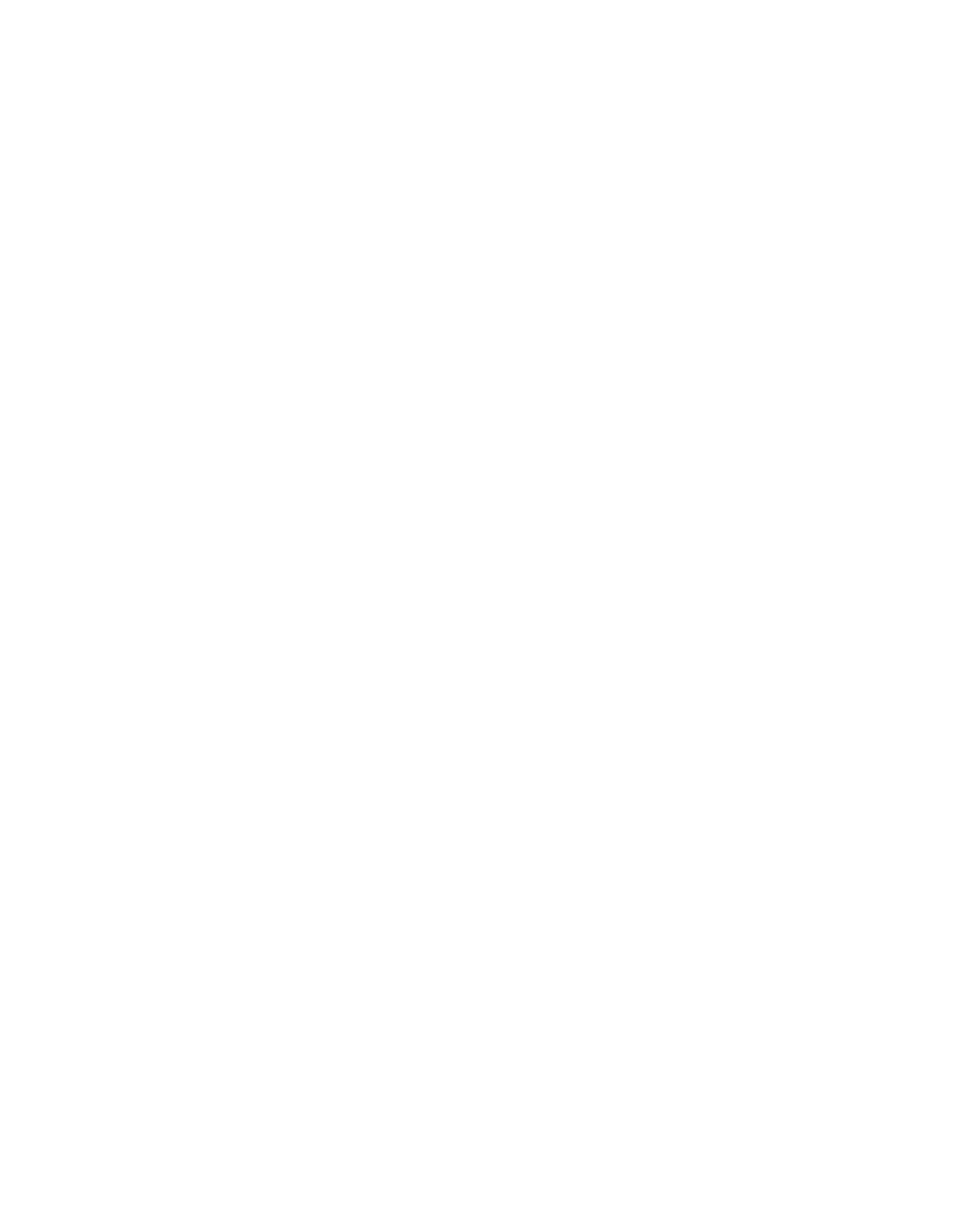### ARTICLE II. - USE DISTRICTS

### DIVISION 2. - ZONING DISTRICTS

#### SEC. 2.04 - COMMERCIAL ZONING DISTRICTS.

<span id="page-2-2"></span><span id="page-2-1"></span><span id="page-2-0"></span>These districts are intended to implement and correspond to the comprehensive plan's future land use map designations and descriptions. The following districts are established:

(b) *Neighborhood serving commercial ("NSC").* This district is intended to accommodate commercial uses adjacent to a residential neighborhood and not accommodate regional commercial uses. The neighborhood serving commercial district is designed or intended to improve traffic flow, and provides the option of pedestrian activity from dwelling units to the

#### SEC. 2.09 - LAND USE TABLES.

- <span id="page-2-3"></span>(a) *Uses.* This subsection sets forth the land uses allowed in each zoning district. In the following tables "P" means permitted use and "PC" means permitted use with conditions as set forth in the conditions tables in division 3 of this article. Where neither a "P" nor a "PC" exists in the table, the use is prohibited. To the extent that there is a conflict between the use tables and the conditions, the use table controls.
- (b) *Prohibited uses.* In all residential zoning districts, the use of containers for any purpose is expressly prohibited.

| <b>USES</b>                | <b>NSC</b>   | <b>COND REF</b> |
|----------------------------|--------------|-----------------|
| Agriculture                | PC           | A4              |
| Community services         | $\mathbf P$  |                 |
| Day care                   | $\mathbf{P}$ | A8              |
| Food service establishment | PC           | A9-10, A11, A12 |
| Gas station                | PC           | A15, A16        |
| Grocery stores             | PC           | A19             |
| Manufacturing (custom)     | PC           | A49             |
| Clinics                    | $\mathbf{P}$ |                 |

#### **Table 2-2. Non-residential uses.**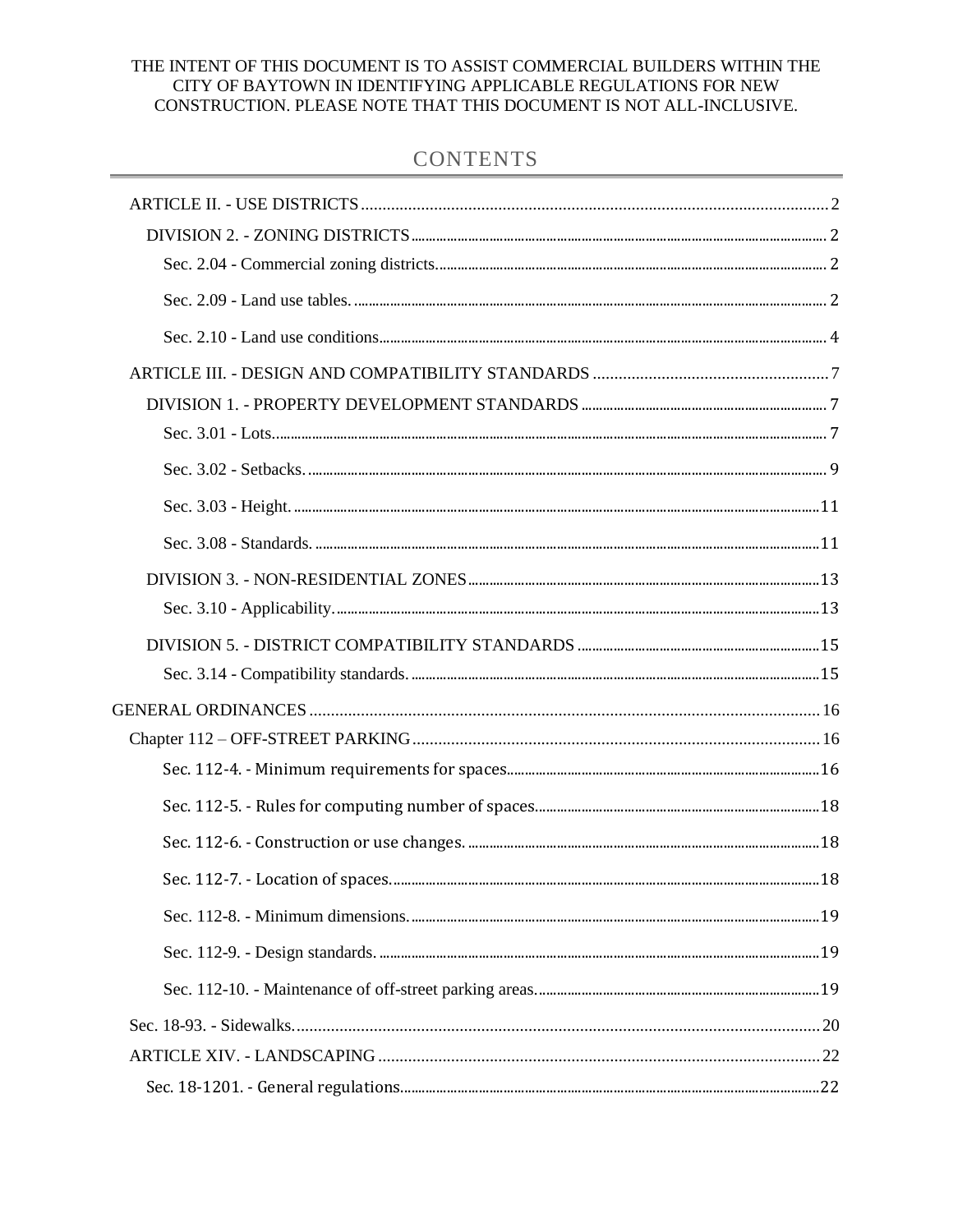| <b>USES</b>                                  | $ $ NSC      | <b>COND REF</b> |
|----------------------------------------------|--------------|-----------------|
| Nursing homes and assisted living facilities | PC           | A20, A22, A58   |
| Office                                       | PC           | A27, A28        |
| Outdoor sales and display                    | PC           | A50             |
| Personal service                             | $\mathbf{P}$ |                 |
| Pet stores                                   | PC           | A32             |
| Places of assembly                           | PC           | A30, A30A       |
| Repair business                              | PC           | A55             |
| Retail - General                             | PC           | A18             |

Accessory uses are uses incidental and subordinate to the principal use, located on the same lot as the principal use and in the same zoning district as the principal use.

### **Table 2-3. Non-residential accessory use table.**

| <b>ACCESSORY USE</b>             | $ $ NSC   | <b>COND REF</b> |
|----------------------------------|-----------|-----------------|
| Outdoor storage (Accessory)      | PC        | A42             |
| Residential accessory structures | PC        | B <sub>2</sub>  |
| Sandblasting                     | PC        | A56, A57        |
| Storage Building                 | <b>PC</b> | A51             |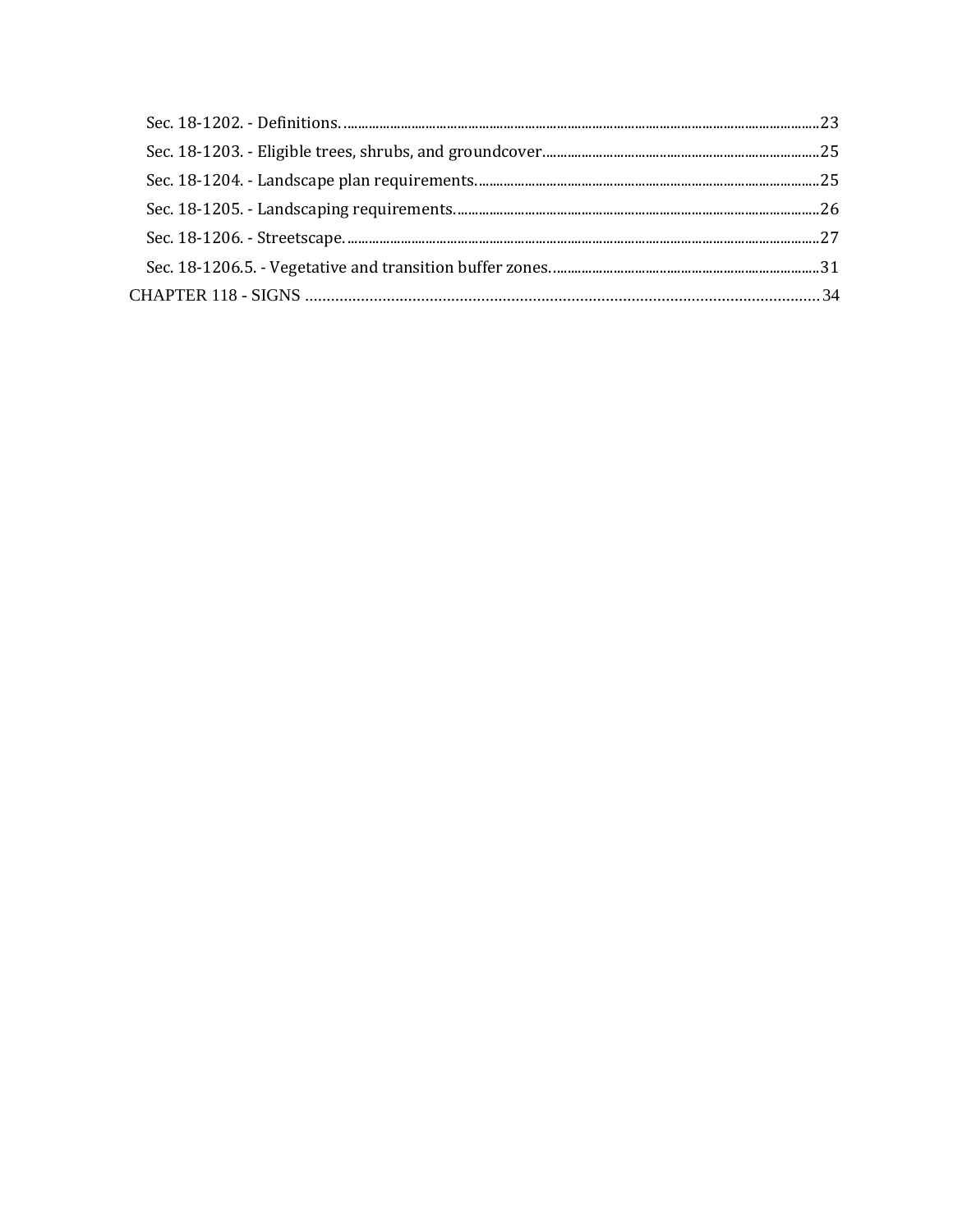### SEC. 2.10 - LAND USE CONDITIONS.

<span id="page-4-0"></span>This section sets forth the conditions associated with identified land uses in section 2.05. The conditions expressed in the use table are cumulative of applicable conditions contained elsewhere in the Code.

|                                   | <b>Land Use</b>                      | <b>Applicable</b><br><b>Zoning</b><br><b>District</b>                                                                                                              | <b>Conditions</b>                                                                                                                                                                |  |  |
|-----------------------------------|--------------------------------------|--------------------------------------------------------------------------------------------------------------------------------------------------------------------|----------------------------------------------------------------------------------------------------------------------------------------------------------------------------------|--|--|
|                                   | <b>A. Non-Residential Categories</b> |                                                                                                                                                                    |                                                                                                                                                                                  |  |  |
| 4                                 | Agriculture                          | All, where<br>permitted                                                                                                                                            | Agricultural uses involving animal, livestock, exotic, or similar<br>animal uses are regulated pursuant to chapter 14 and/or chapter<br>42, article V of the Code of Ordinances. |  |  |
|                                   | Food service                         |                                                                                                                                                                    | Food service establishments shall not exceed 5,000 square<br>(a)<br>feet in building size.                                                                                       |  |  |
| 9<br><b>NSC</b><br>establishments |                                      | Food service establishments shall be located on a collector<br>street or higher classification as shown on the most current<br>(b)<br>major thoroughfare plan map. |                                                                                                                                                                                  |  |  |
| 10                                | Food service<br>establishments       | All, where<br>permitted<br>except ACE                                                                                                                              | Food service establishments shall be separated by opaque<br>screening from single-family or two-family dwellings.                                                                |  |  |
| 11                                | Food service<br>establishments       | All, where<br>permitted                                                                                                                                            | Mobile food establishments are subject to the restrictions under<br>chapter 42 of the Code of Ordinances.                                                                        |  |  |
|                                   |                                      |                                                                                                                                                                    | Vehicle fueling station minimart shall not exceed 8,000<br>(a)<br>square feet in building size.                                                                                  |  |  |
| 14                                | Vehicle fueling<br>station minimart  | All, where<br>permitted                                                                                                                                            | Gas station minimart is allowed only if located on a freeway,<br>an arterial street or on a collector street at its intersection<br>(b)<br>with an arterial street.              |  |  |
|                                   |                                      |                                                                                                                                                                    | Vehicle fueling station minimart must provide opaque<br>screening adjacent to any residential dwelling or property<br>(c)<br>zoned for residential use.                          |  |  |
| 15                                | Vehicle fueling<br>station minimart  | <b>NSC</b>                                                                                                                                                         | Vehicle fueling station minimart shall not exceed 5,000<br>(a)<br>square feet in building size.                                                                                  |  |  |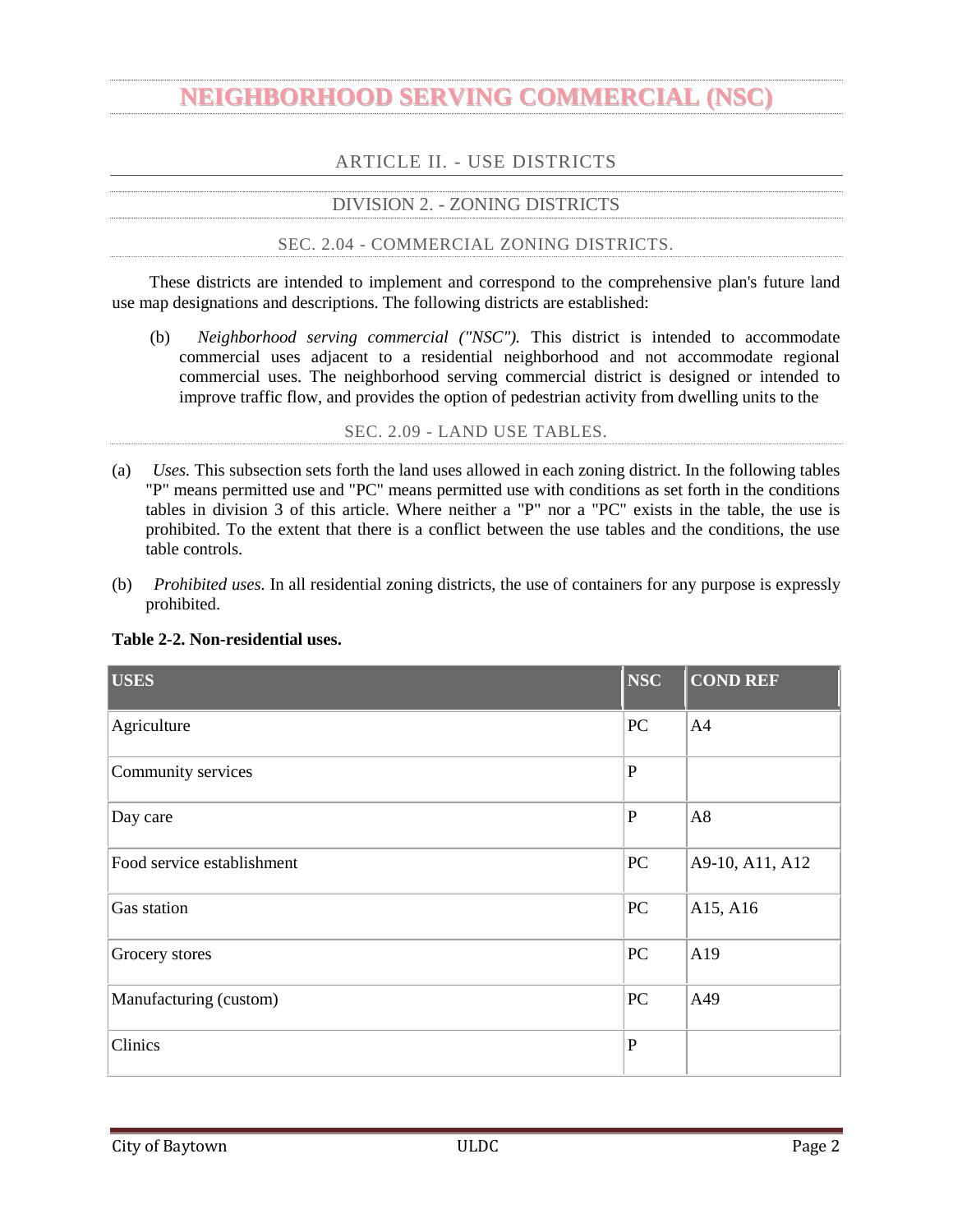|    | <b>Land Use</b>            | <b>Applicable</b><br><b>Zoning</b><br><b>District</b> |                                                                                                                                              | <b>Conditions</b>                                                                                                                                                                                                                                                                                                           |  |  |
|----|----------------------------|-------------------------------------------------------|----------------------------------------------------------------------------------------------------------------------------------------------|-----------------------------------------------------------------------------------------------------------------------------------------------------------------------------------------------------------------------------------------------------------------------------------------------------------------------------|--|--|
|    |                            |                                                       | (b)                                                                                                                                          | Vehicle fueling station minimart shall not have a drive<br>through for food service in NSC.                                                                                                                                                                                                                                 |  |  |
|    |                            |                                                       | (c)                                                                                                                                          | Vehicle fueling station minimart is allowed only if locatedon<br>(i) an arterial street, (ii) a collector street, or (iii) a local street<br>intersecting a street of higher classification.                                                                                                                                |  |  |
| 16 | Vehicle fueling<br>station | All, where<br>permitted                               |                                                                                                                                              | Vehicle fueling stations must provide opaque screening adjacent<br>to any residential dwelling or property zoned for residential use.                                                                                                                                                                                       |  |  |
|    | 18 General retail          | NSC, ACE                                              |                                                                                                                                              | General retail shall not exceed 10,000 square feet in building<br>size.                                                                                                                                                                                                                                                     |  |  |
| 19 |                            | ACE, NSC                                              | (a)                                                                                                                                          | Grocery stores shall not exceed 10,000 square feet in<br>building size in NSC.                                                                                                                                                                                                                                              |  |  |
|    | Grocery stores             |                                                       | (b)                                                                                                                                          | Grocery stores shall not exceed 40,000 square feet in<br>building size in ACE.                                                                                                                                                                                                                                              |  |  |
|    |                            |                                                       |                                                                                                                                              | In making the determination that no group housing use<br>requiring a special use permit exists within one-half mile,<br>the director may consider information provided by the<br>ii.<br>applicant, information contained in the records of the city,<br>and information obtained by physical inspection of the<br>premises. |  |  |
|    | 28 Office                  | NSC, ACE                                              | Office shall not exceed 10,000 square feet in building size in<br>NSC.<br>Office shall not exceed 4,000 square feet in building size in ACE. |                                                                                                                                                                                                                                                                                                                             |  |  |
|    | $30$ Places of assembly    | All, where<br>permitted                               | (a)                                                                                                                                          | Direct vehicle access shall be provided from a collector or<br>higher classification street.                                                                                                                                                                                                                                |  |  |
|    |                            |                                                       | (b)                                                                                                                                          | Outdoor uses associated with places of assembly shall be<br>setback at least 300 feet from any residential property line. If<br>a place of assembly has an outdoor use, there shall be opaque<br>screening along the common property line with any adjacent<br>residential uses.                                            |  |  |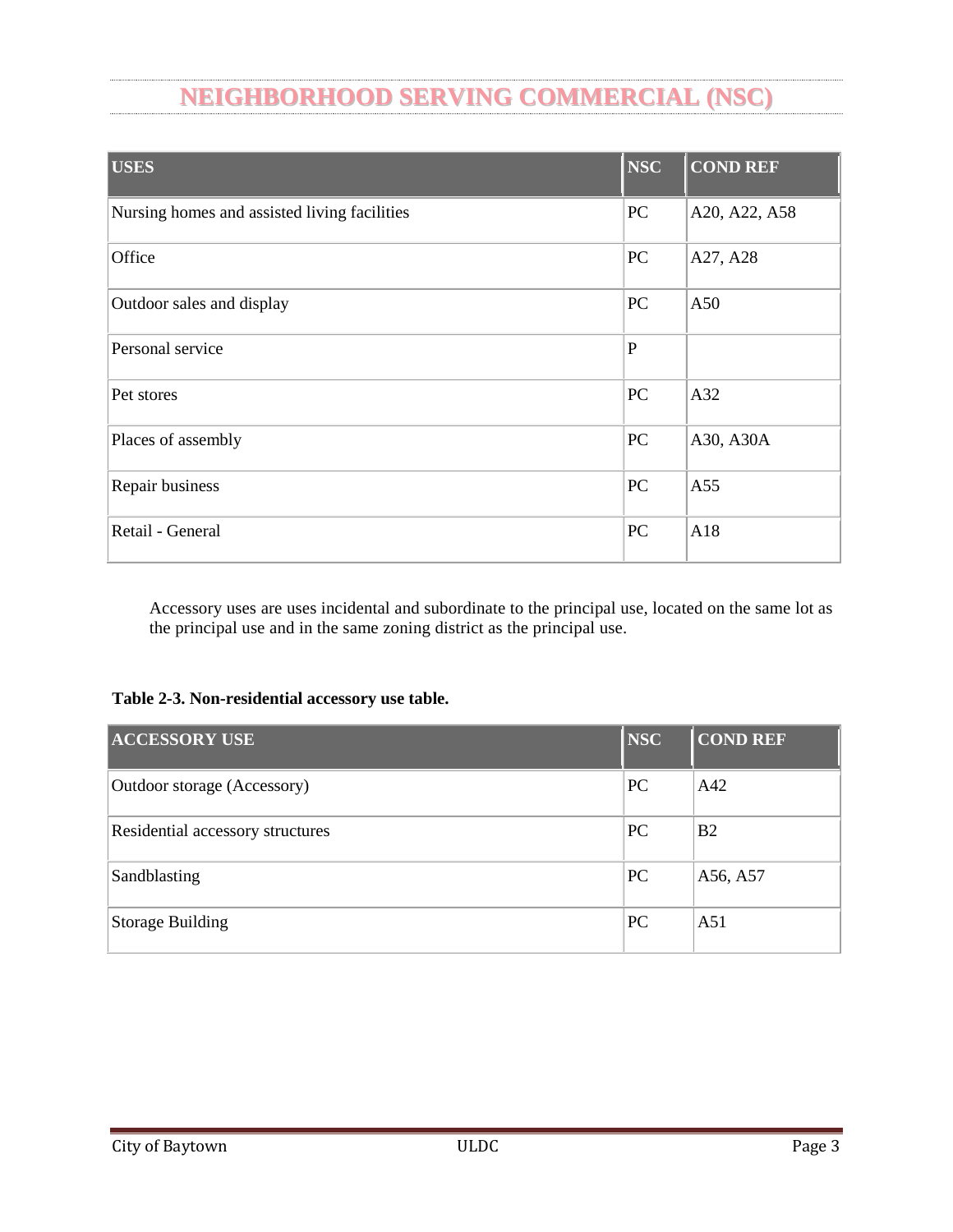|    | <b>Land Use</b>                                       | <b>Applicable</b><br><b>Zoning</b><br><b>District</b> | <b>Conditions</b>                                                                                                                                                                                                                        |                                                                                                                                                                                                                                                                                                                           |  |  |
|----|-------------------------------------------------------|-------------------------------------------------------|------------------------------------------------------------------------------------------------------------------------------------------------------------------------------------------------------------------------------------------|---------------------------------------------------------------------------------------------------------------------------------------------------------------------------------------------------------------------------------------------------------------------------------------------------------------------------|--|--|
| 32 | Pet stores                                            | All, where<br>permitted                               |                                                                                                                                                                                                                                          | A dog run may be placed on site at a pet store, where it is not<br>adjacent to any dwelling unit and it may not be used for<br>overnight sleeping of animals.                                                                                                                                                             |  |  |
|    |                                                       |                                                       | (a)                                                                                                                                                                                                                                      | All manufacturing (custom) activities are to be contained<br>entirely within a building.                                                                                                                                                                                                                                  |  |  |
| 49 | Manufacturing<br>(custom)                             | All, where<br>permitted                               | (b)                                                                                                                                                                                                                                      | Storage or manufacturing of hazardous cargo and/or<br>materials is prohibited.                                                                                                                                                                                                                                            |  |  |
|    |                                                       |                                                       | (c)                                                                                                                                                                                                                                      | All manufacturing (custom) activities shall be limited to<br>10,000 square feet of floor area or less.                                                                                                                                                                                                                    |  |  |
| 50 | Outside sales and<br>display                          | All, except LI<br>and HI                              | Outside sales and displays are limited in area to 500 square feet<br>or 10% of the gross floor area of primary uses, whichever is<br>greater, and shall be considered as retail sales floor area for<br>purposes of calculating parking. |                                                                                                                                                                                                                                                                                                                           |  |  |
|    | $51$ Storage building<br>and HI                       | All, except LI                                        | (a)                                                                                                                                                                                                                                      | Storage buildings are limited in area to 500 square feet or<br>10% of the gross floor area of the primary use, whichever is<br>greater, and shall be considered as retail sales floor area for<br>purposes of calculating parking.                                                                                        |  |  |
|    |                                                       |                                                       | (b)                                                                                                                                                                                                                                      | Storage buildings must be placed behind the front building<br>frontage of the structure housing the primary use.                                                                                                                                                                                                          |  |  |
|    |                                                       | All, where                                            | (a)                                                                                                                                                                                                                                      | Outdoor storage shall be separated by opaque screening from<br>all adjacent uses and all public rights-of-way.                                                                                                                                                                                                            |  |  |
|    | 55 Repair Business                                    | permitted                                             | (b)                                                                                                                                                                                                                                      | Repair work shall be performed wholly inside of an enclosed<br>structure.                                                                                                                                                                                                                                                 |  |  |
|    | 56 Sandblasting                                       | MU, GC,<br>NSC, ACE,<br>LC                            | Sandblasting must be conducted wholly within an enclosed<br>structure.                                                                                                                                                                   |                                                                                                                                                                                                                                                                                                                           |  |  |
|    | Nursing homes<br>58 and assisted living<br>facilities | <b>NSC</b>                                            | (a)                                                                                                                                                                                                                                      | Nursing homes and assisted living facilities shall provide a<br>20-foot vegetative buffer zone consisting of one tree and<br>eight shrubs for every 30 linear feet of the shared property<br>line between all residential zoning districts and uses. The<br>plantings shall meet the specifications of section 18-1203 of |  |  |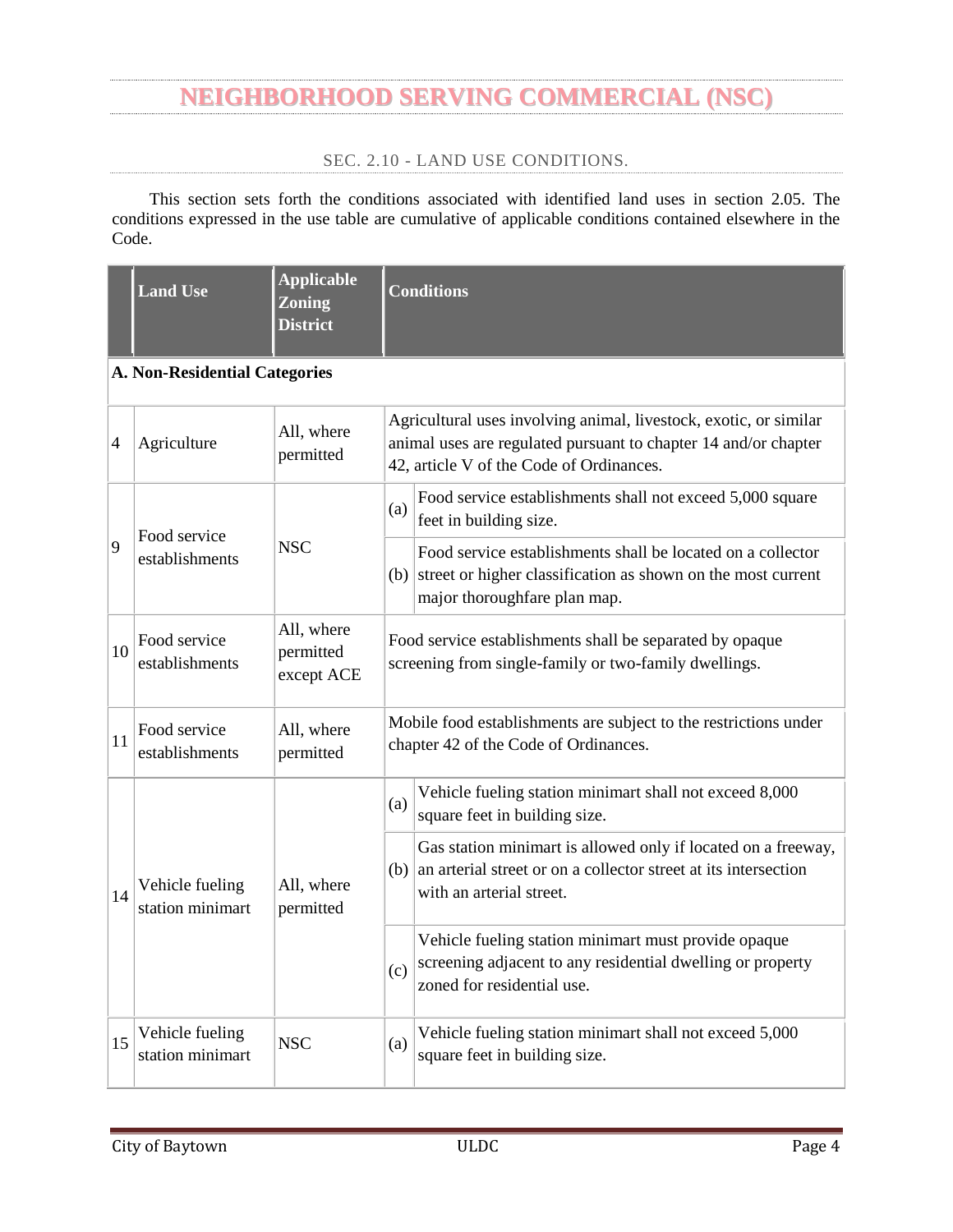| <b>Land Use</b> | Applicable<br>Zoning<br><b>District</b> | <b>Conditions</b> |                                                                                              |
|-----------------|-----------------------------------------|-------------------|----------------------------------------------------------------------------------------------|
|                 |                                         |                   | the Code of Ordinances.                                                                      |
|                 |                                         | (b)               | Nursing homes and assisted living facilities shall be located<br>on arterials or collectors. |

### ARTICLE III. - DESIGN AND COMPATIBILITY STANDARDS

### DIVISION 1. - PROPERTY DEVELOPMENT STANDARDS

### <span id="page-7-1"></span><span id="page-7-0"></span>**Table 3-1. Property development standards.**

| <b>Zoning Category</b>                      | <b>NSC</b> |
|---------------------------------------------|------------|
| Minimum lot size (square feet)              | 10,000     |
| Minimum front setback                       | 15         |
| Minimum rear setback                        | 5          |
| Minimum interior side setback               | 5          |
| Minimum street side setback                 | 15         |
| Maximum height (in feet)                    | 35         |
| Percent maximum lot coverage                | 90         |
| Minimum lot frontage required (linear feet) | 60         |
|                                             |            |

<span id="page-7-2"></span>\* Flag lots are permitted in this district that do not meet the minimum lot frontage required subject to the provisions of section 3.01, subsection (e).

### SEC. 3.01 - LOTS.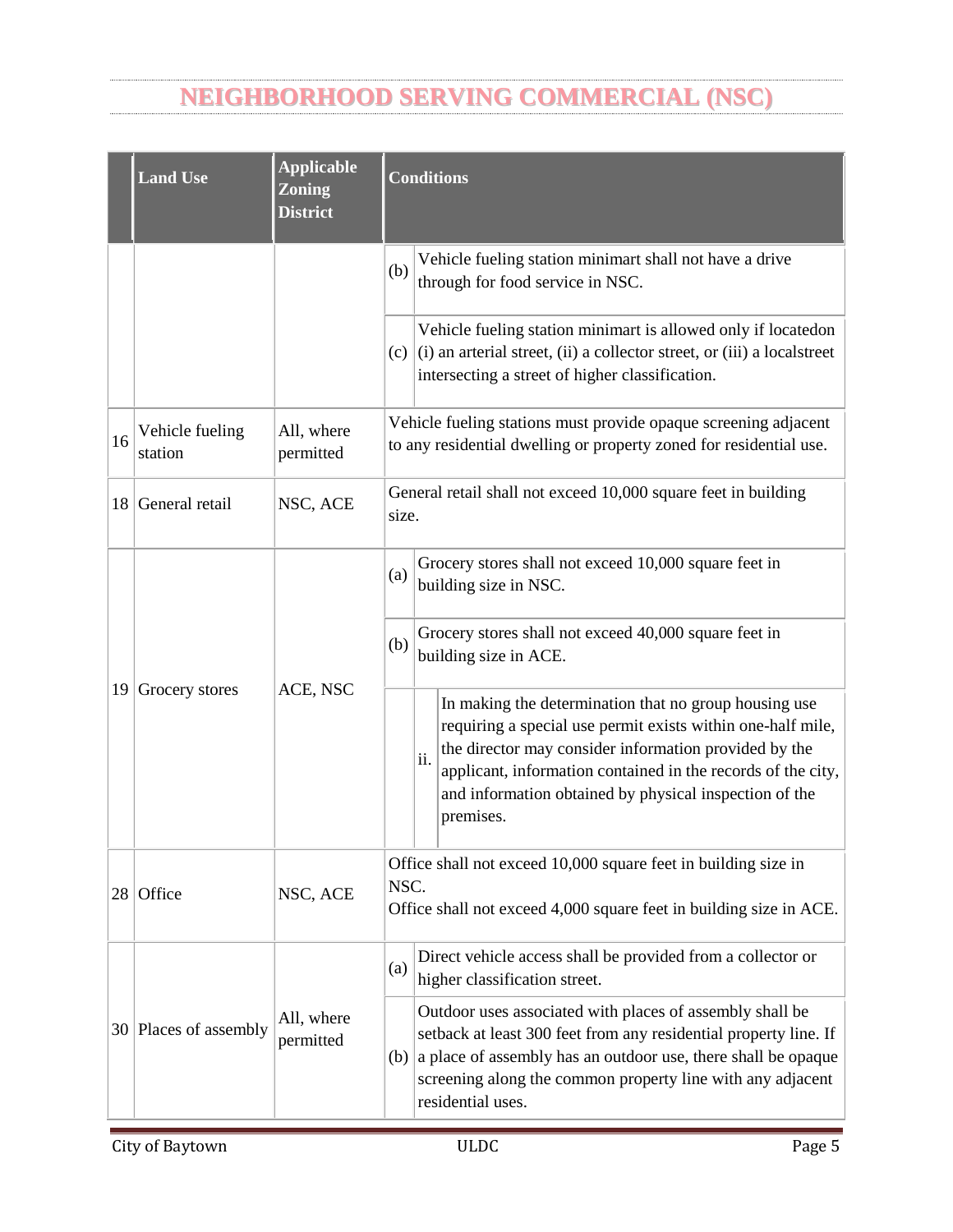- (a) *Previously platted lots.* No requirement of this section shall prevent the development of a legally platted lot approved by the planning and zoning commission prior to April 13, 2013, so long as the development meets all other applicable provisions of this ULDC.
- (b) *Area.* Each lot shall have a minimum area as set forth in table 3-1.
- (c) *Required frontage.*
	- (1) Each lot shall have frontage on a dedicated public right-of-way on which a street is accepted and built to the city's engineering standards or on a private, platted street that is built to the city's engineering standards as set forth in table 3-1.
	- (2) Each lot shall have a minimum width no less than the lot's minimum frontage width as set forth in table 3-1.
	- (3) Radial lots shall have at least 20 feet of frontage.
- (d) *Layout.* Where lot lines intersect the right-of-way, the lot lines shall be at a 90-degree angle with the right-of-way.
- (e) *Flag lots.*
	- (1) A flag lot consists of a narrow strip of land called a staff that provides access from the public street to a principal portion of a lot. The staff of the flag lot must meet the minimum dimension requirements of subsection (4) below. The principal portion of the lot must meet the minimum property development standards set forth in table 3-1.
	- (2) Flag lots shall only be used to provide for vehicular access to the principal portion of a lot through a staff and shall not be allowed if access to a public street in accordance with the minimum property development standards set forth in table 3-1 is available.
	- (3) The staff portion of the lot shall only be used for vehicular access purposes.
		- a. The staff portion of the lot shall be deed restricted so that it shall only be used for ingress and egress.
		- b. The restriction must preclude construction of any building, structure, wall or fence within those portions.
		- c. The restriction must clearly indicate any portion of the staff that is to be used as a joint or shared access.
	- (4) *Dimensions.*
		- a. If a flag lot that is zoned for single or two-family residential use derives access solely from its own staff, the minimum width of the staff shall be 20 feet.
		- b. If a flag lot that is zoned for any non-residential or multifamily use derives access solely from its own staff, the minimum width of the staff shall be 24 feet.
		- c. If a flag lot derives its access in common with another lot, the combined common access shall have a minimum width of 20 feet.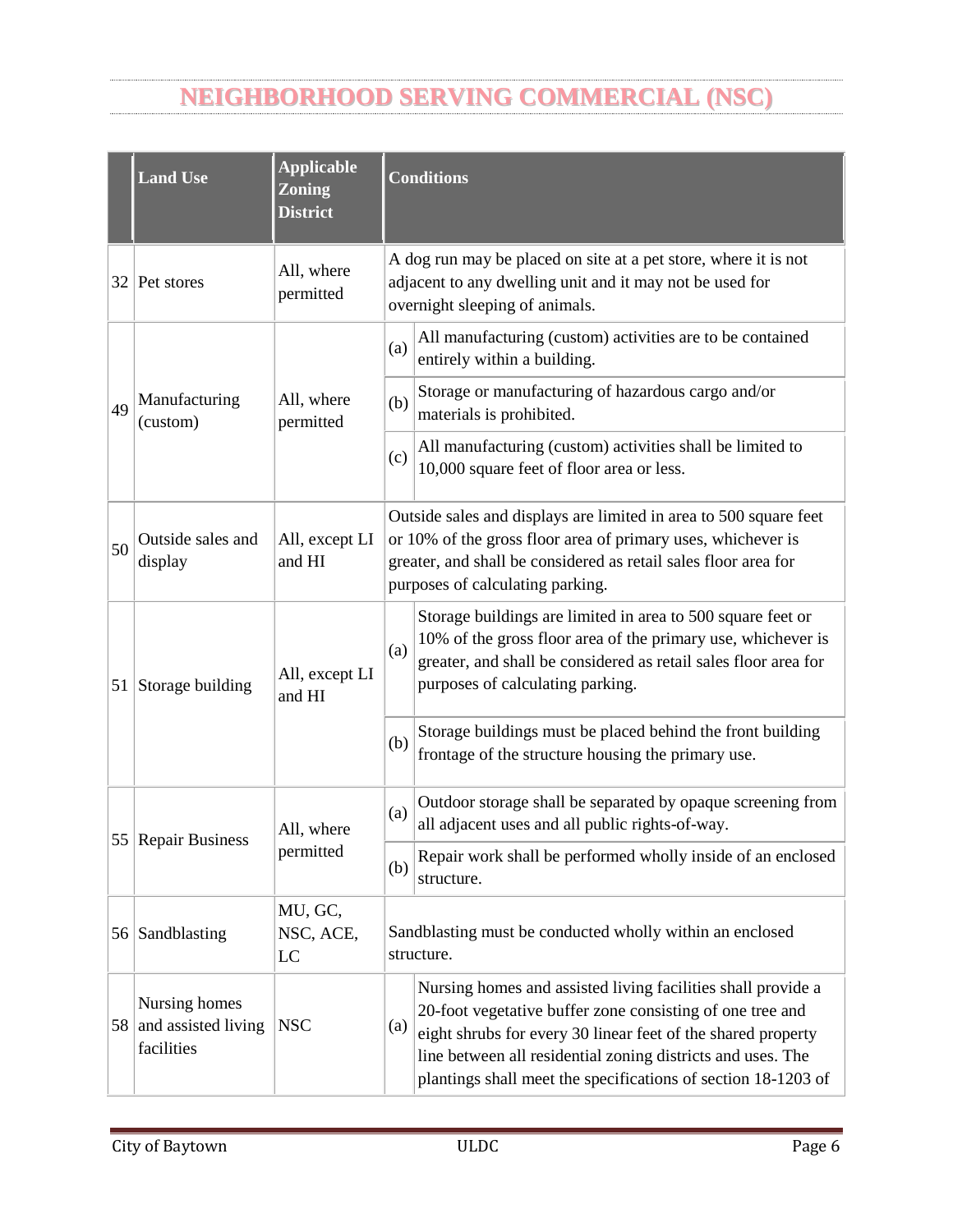SEC. 3.02 - SETBACKS.

<span id="page-9-0"></span>(a) Double frontage lots shall have setbacks that are at least equal to the required front or side yard setbacks of adjacent lots.



*Figure 3-1. Double Frontage Lots*

(b) Parking stalls and drive aisles shall be allowed within all setbacks. Drive aisles with ingress/egress access to a collector or arterial street shall not be located parallel to a street so that turning movements occur within 20 feet of the property line. There shall be no parking stalls located along the entrance driveway/apron to the drive aisle, which may interfere with stacking of vehicles upon entrance to the property.





*Examples of Allowable Configurations*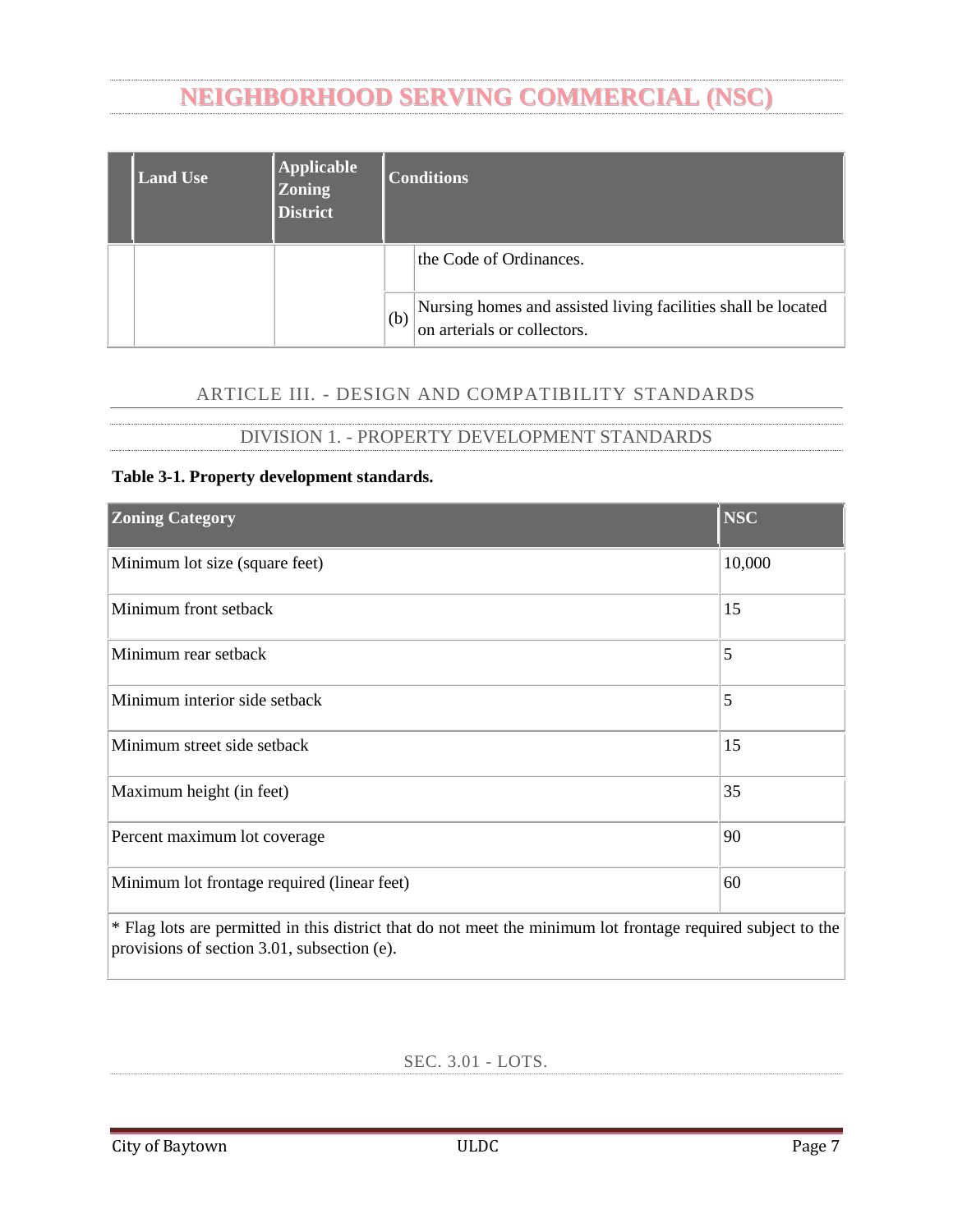

*Examples of Configurations that are Not Allowed*

- (c) The following features may be located within required setbacks so long as they are in conformance with the visibility triangle standards in section 122-3 of the Code of Ordinances:
	- (1) Trees, shrubbery or other features of natural growth;
	- (2) Fences or walls may be placed in the front, side or rear yard setbacks provided that they do not violate sight triangles and provided that fences in the front yard setback are non-opaque;
	- (3) Off-street parking areas and sidewalks;
	- (4) Signs, if permitted by chapter 118 of the Code of Ordinances;
	- (5) Bay windows, architectural design embellishments and cantilevered floor areas of buildings that do not project more than two feet into the required setback;
	- (6) Eaves that do not project more than two feet into the required setback;
	- (7) Open outside stairways, entrance hoods, terraces, canopies, carports and balconies that do not project more than five feet into a required front or rear setback or more than two feet into a required side setback;
	- (8) Chimneys, flues and ventilating ducts that do not project more than two feet into a required setback and when placed so as not to obstruct light and ventilation;
	- (9) Open, unenclosed porches that do not project more than five feet into a required front or rear setback or more than two feet into a required side setback;
	- (10) Utility lines, wires and associated structures, such as power poles; and
	- (11) Mechanical equipment, such as air conditioning units, pool filtering and heating equipment, water softeners and similar equipment, if the equipment does not restrict pedestrian access through such setbacks and if it is totally screened from view from abutting property and rightsof-way by fences, walls or landscaping.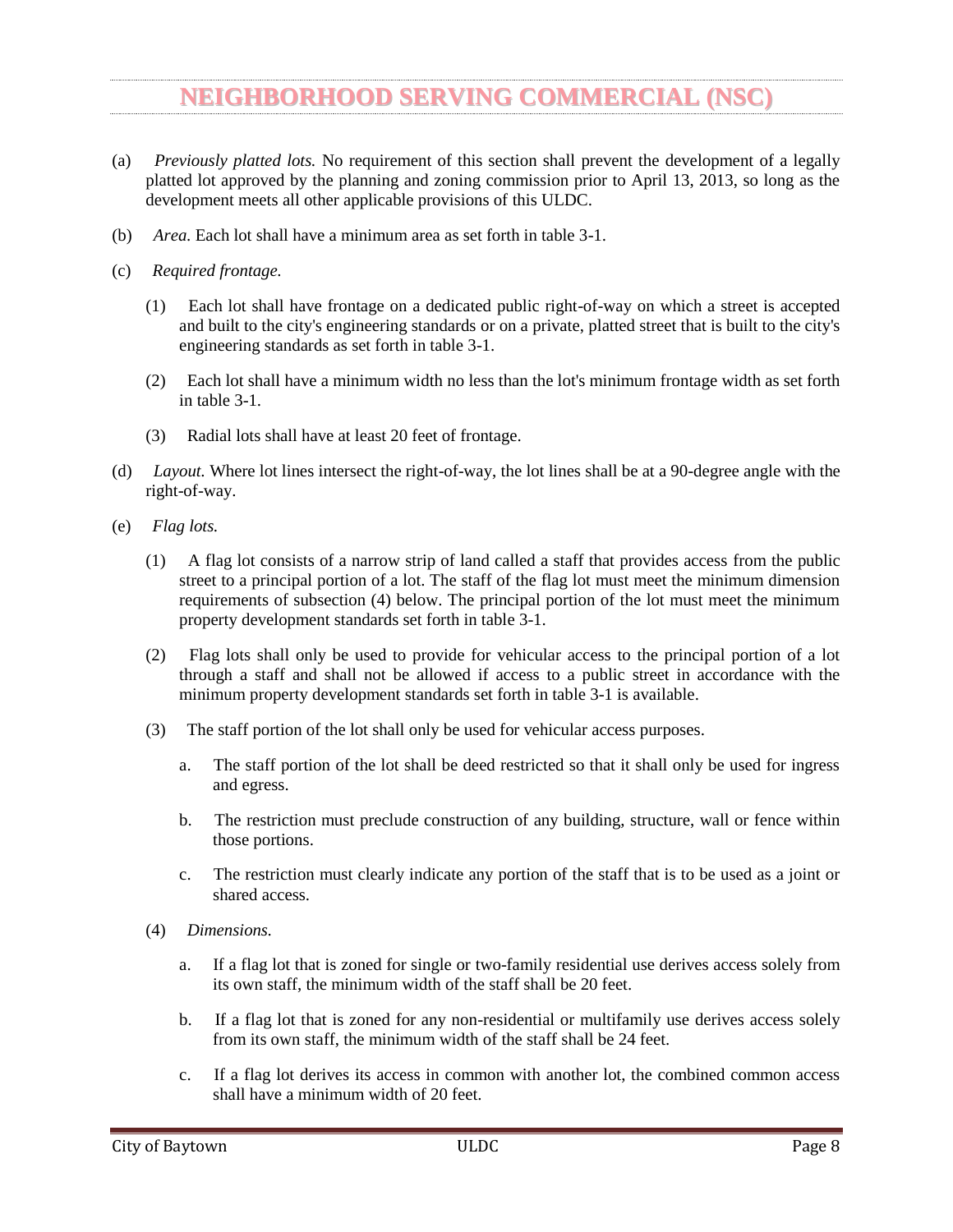#### SEC. 3.03 - HEIGHT.

- <span id="page-11-0"></span>(a) *Buildings.* Each zoning district shall have a maximum building height as specified in table 3-1.
	- (1) Building height shall be measured as the vertical distance between the average finished grade at the base of the building and the mean height of the roof. The mean height of the roof is determined by averaging the highest and lowest points of the roof.
	- (2) For fences or walls, height shall be measured on the side with the least vertical exposure above the finished grade to the top of the fence or wall.
	- (3) Buildings in the heavy industrial (HI) zoning district have a maximum height of 60 feet unless the entire building is equipped with a National Fire Protection Association ("NFPA") 13 fire sprinkler system, then the maximum height shall be 75 feet.
- (b) *Exemptions.* The following structures and features shall be exempt from the height requirements of this ULDC to the extent indicated:
	- (1) Chimneys;
	- (2) Cupolas, widow walks;
	- (3) Utility poles and support structures;
	- (4) Cooling towers and ventilators;
	- (5) Municipal or other state or county government utility infrastructure; and
	- (6) Spires and church steeples.

DIVISION 2. - OPERATIONAL PERFORMANCE STANDARDS

#### SEC. 3.08 - STANDARDS.

<span id="page-11-1"></span>Under this division, the following standards shall apply:

- (a) *Noise.* Sites shall be laid out and uses shall be operated to prevent noise from becoming a nuisance to adjacent single-family and duplex uses;
- (b) *Vibration.* All uses shall be operated so that ground vibration is not perceptible outside the lot lines of the site on which the use is located;
- (c) *Fire and explosive hazards.* Underground storage tanks for flammable liquids and gasses shall be located at least 50 feet from the lot line of lots that contain a single-family or duplex use; aboveground tanks shall be set back at least 100 feet from such lot lines, unless the board of adjustment determines, based on information provided by the applicant, that a 50-foot setback will ensure compliance with all applicable state standards. The storage tank setback requirements of this subsection shall not apply to tanks that are necessary to single-family or duplex units; and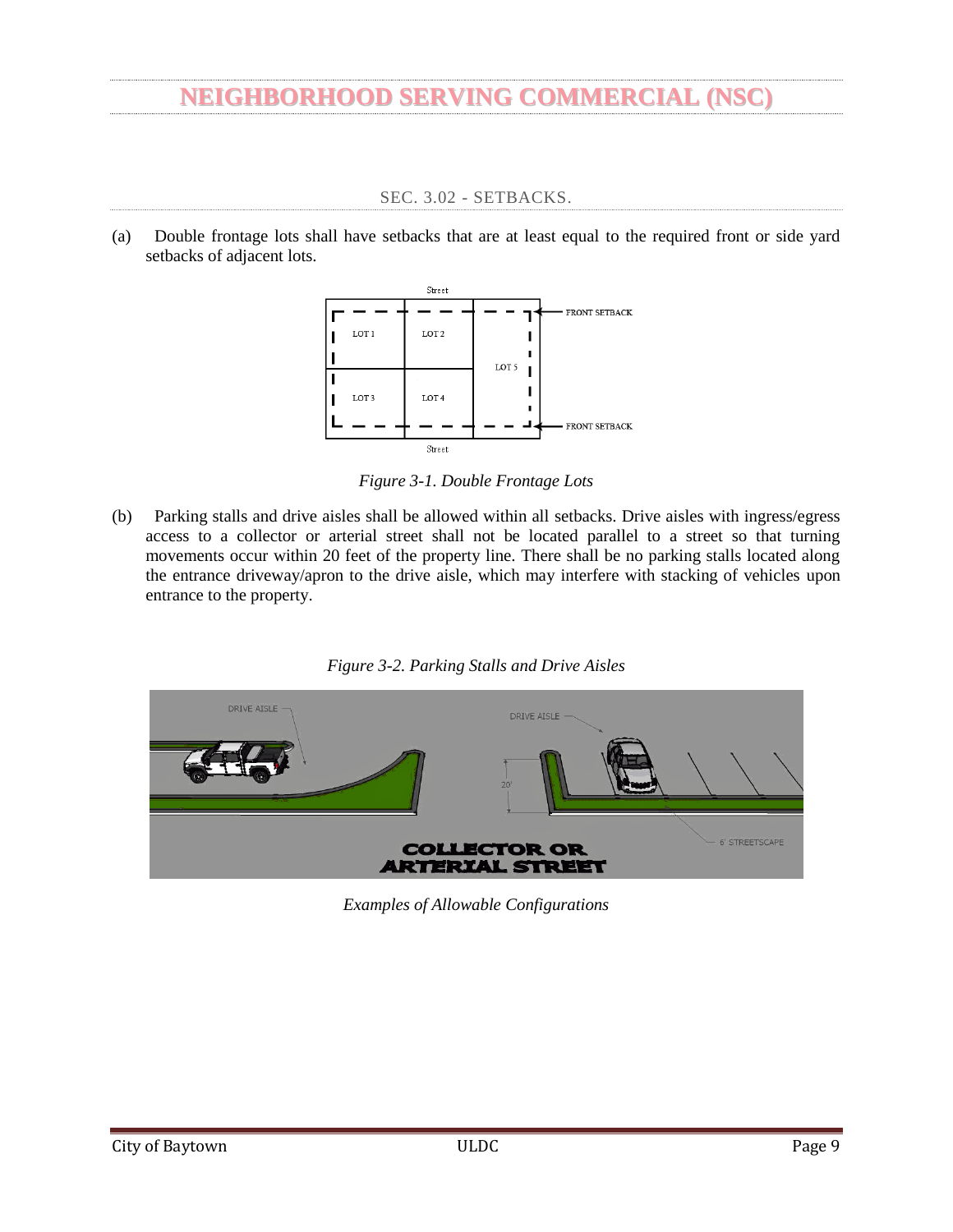- (d) *Light and glare.* The following operational performance standards shall apply:
	- (1) All exterior lighting shall be hooded or otherwise shielded so that the light source is not directly visible from property that contains a single-family or duplex;
	- (2) All lighting shall be shielded so that substantially all emitted light falls within the property line of the property from which the light emanates;
	- (3) All exterior building floodlights shall be shielded so that all emitted light falls upon the property from which the light emanates;
	- (4) No illumination shall produce direct, incident or reflected light that interferes with the safe movement of motor vehicles on public streets. The types of lighting that shall be prohibited by this subsection shall include but not be limited to any light that may be confused with or construed as a traffic control device and any animated, flashing or changing intensity lights, except for temporary holiday displays; and
	- (5) Electromagnetic interference. No operations or activities shall be conducted that cause electrical disturbances to be transmitted across lot lines.
- (e) *Screening.* Non-residential and multifamily residential development, including off-street parking areas associated with such developments, shall be screened from view of adjacent single-family or duplex use and any property zoned SFE, SF1, SF2, or OR. Such visual screening shall be accomplished through the use of opaque fence meeting the requirements of division 2 of article X of chapter 18, pertaining to buffer fencing, along the lot line that is adjacent to the single-family or duplex use or property zoned SFE, SF1, SF2 or OR. Mechanical equipment, outdoor storage areas and refuse collection areas shall be completely shielded from view of adjacent single-family or duplex uses, scenic corridors or property zoned SFE, SF1, SF2 or OR by an opaque fence or wall made of material specified in division 2 of article XII of chapter 18 that is at least one foot taller than the site feature being screened from view, provided this shall not be interpreted as requiring screening, fences, or walls to be taller than ten feet. Fences, walls and buffers must comply with all other requirements of the ULDC.
- (f) *Drilling, oil or gas operations.* Subsection (e) of this section shall not apply to drilling, oil or gas operations. All drilling, oil or gas operations must be in compliance with the Code, including chapter 62 and this ULDC.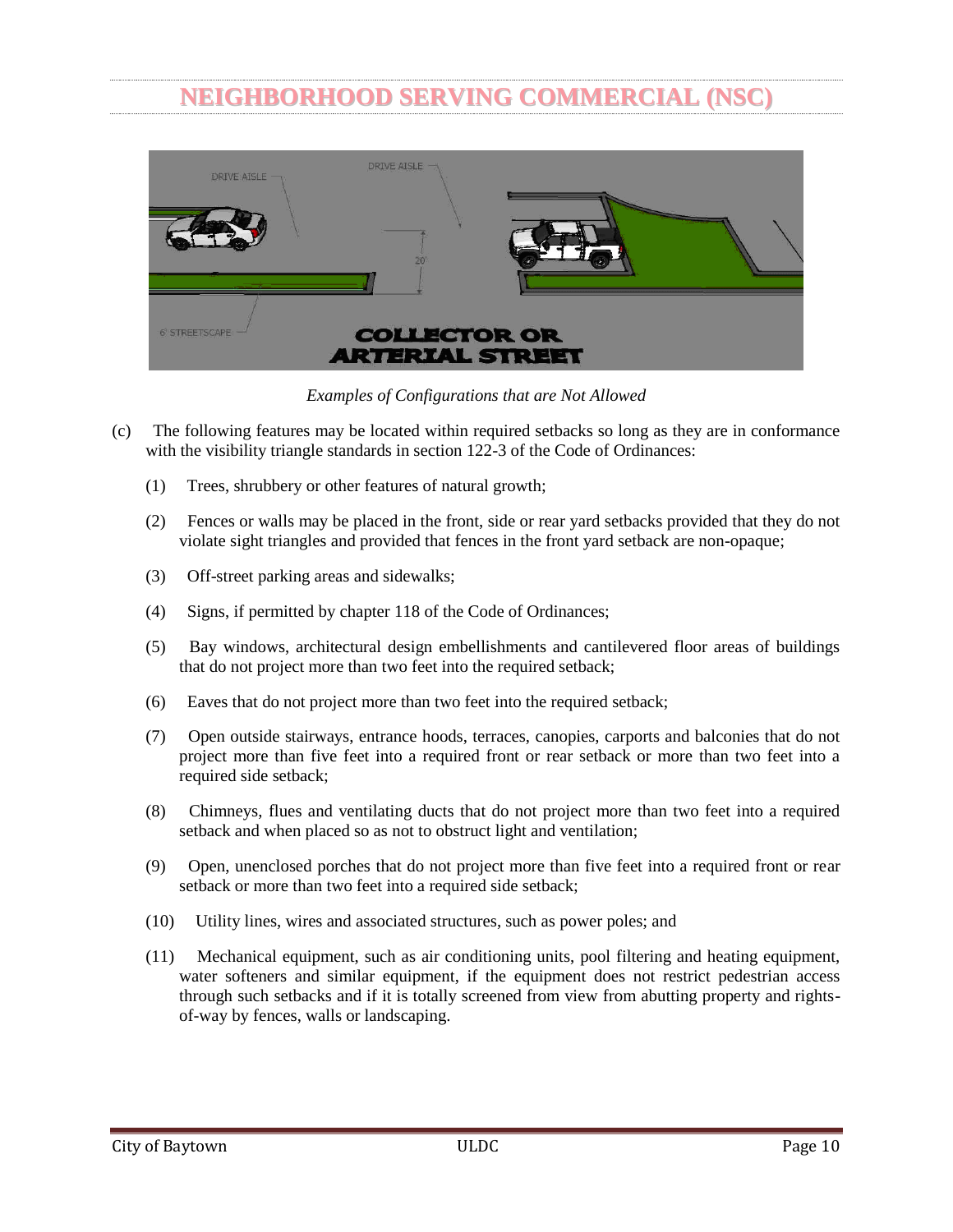### DIVISION 3. - NON-RESIDENTIAL ZONES

#### SEC. 3.10 - APPLICABILITY.

<span id="page-13-1"></span><span id="page-13-0"></span>Any parcel zoned one or more of the non-residential zoning categories shall comply with the masonry, architectural and site design standards listed in this section.

- (a) *Masonry.*
	- (1) All building facades other than accessory use buildings less than 500 square feet, shall have all exterior walls constructed using masonry materials in accordance with the minimum masonry materials coverage percentage shown in table 3-2, exclusive of doors and windows, according to the zoning district in which the building is located and street on which the building faces.
	- (2) Rear facades facing a public street or parking lot shall be considered a side facade and shall be subject to the side facade standard applicable to that zoning district and street classification as shown in table 3-2.

### **Table 3-2. Non-residential minimum masonry materials coverage percentage (%) requirement.**

| Zoning<br>District | <b>Building</b><br> Square<br>Footage | Arterial Streets, State Highway and Interstate Collector and Local Street<br><b>Highway (Freeways) Standard</b> |             | <b>Standards</b> |       |             |                |
|--------------------|---------------------------------------|-----------------------------------------------------------------------------------------------------------------|-------------|------------------|-------|-------------|----------------|
|                    |                                       | Front                                                                                                           | <b>Side</b> | <b>Rear</b>      | Front | <b>Side</b> | Rear           |
| <b>NSC</b>         |                                       | 80                                                                                                              | 50          | $0^*$            | 60    | 40          | $\mathbb{0}^*$ |

**Note:** Rear facades facing a public street or parking lot shall be considered a side facade and use the side facade standard applicable to that zoning district and street classification.

- (b) *Architectural.* The following standards apply only to all building facades that face a street or public right-of-way and to each whole story that is completely or partially within 40 feet in height as measured from the finished floor elevation:
	- (1) *Articulation and relief.*
		- a. Buildings over 40 feet in length shall have some sort of building relief of at least 12 inches which may include pilasters, columns, niches, or other variations in building plane.
		- b. Buildings over 25 feet in height shall utilize ledges, brick or stone courses, or other variations in building plane in order to delineate each story.
	- (2) *Style elements.* Style elements affect the building(s) entrance treatment and hierarchy, provide for architectural embellishment, or enhance the transition from public property to private property.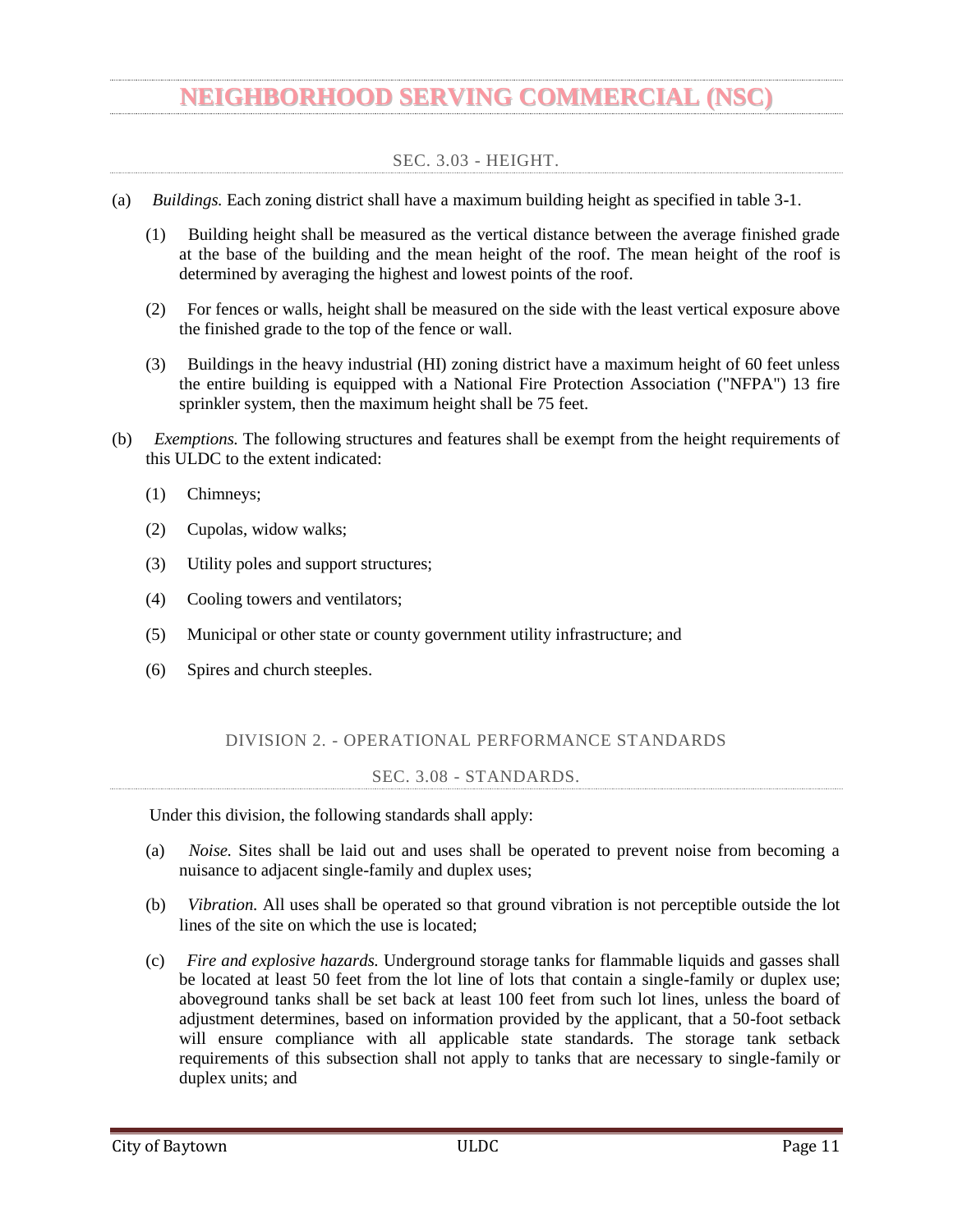- a. Buildings facing any street or public right-of-way, except public alleys, shall be required to utilize two different style elements.
- b. Acceptable style elements include, but are not limited to, recessed entries, stoops, storefront bay windows, public/private entrance differentiation, permanent decorative awnings, canopies, overhangs, porches, arcades, balconies, outdoor patios, public art displays, and plaza space.
- (c) *Site design.*
	- (1) Sidewalks in conformance with chapters 18 and 122 of the Code of Ordinances shall be installed from property line to property line at the expense of the property owner in all adjacent rights-of-way prior to the issuance of a certificate of occupancy or completion for a new commercial building.
	- (2) A connection from the primary building entrance to the public sidewalk system shall be provided using an all-weather surface.
	- (3) Detention facilities shall be setback at least 30 feet from all public rights- of-way and shall be screened from view from public streets. Detention facilities may encroach into the required 30-foot setback if they are designed and maintained as a landscaped feature. Detention facilities must be separated from all adjacent uses by an opaque screen.
	- (4) Commercial waste enclosure(s). Commercial waste enclosures shall be incorporated into the overall design of the building and landscape so that visual impact of brush and commercial waste containers are fully contained and out of view from adjacent properties and public rights-of-way. Commercial waste enclosures shall be:
		- a. Located in the rear or side yard;
		- b. Subject to setback standards described in Table 3.1;
		- c. Placed a minimum distance of 20 feet from any public right-of-way, public sidewalk, or property line that abuts a residential zoning district or any residential use;
		- d. Constructed of any one or more of the following materials and include an opaque gate:
			- Redwood:
			- Rough cedar;
			- Pressure treated lumber;
			- Brick:
			- Concrete; and
			- Masonry materials as defined within article IV of the ULDC.

Metal and plastic are prohibited materials for any visible exterior wall of the commercial waste enclosure, except for the required opaque gate; and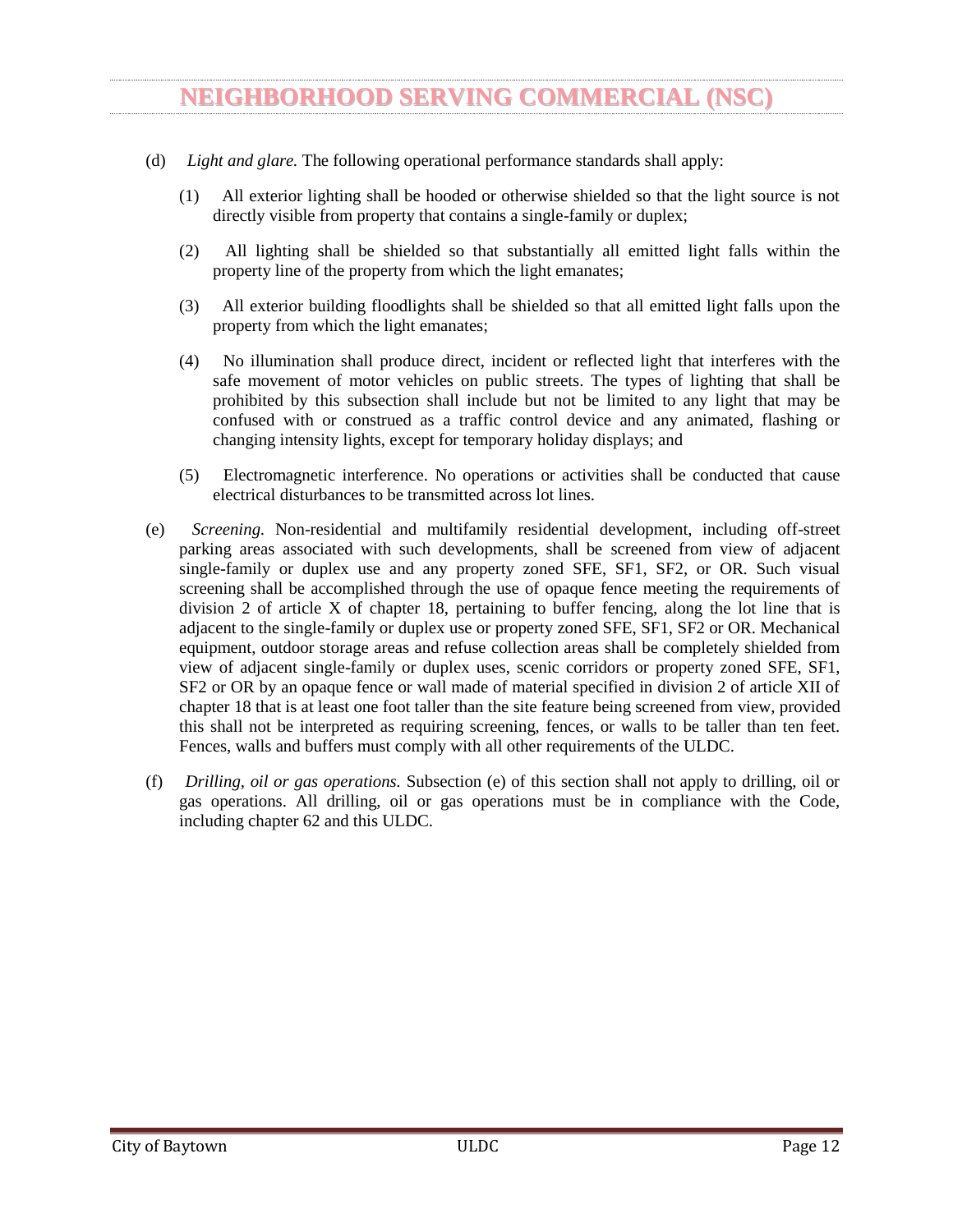- e. A minimum height of the greater of (i) six feet or (ii) one foot taller than the waste container; provided that the maximum height shall not exceed ten feet in height.
- <span id="page-15-0"></span>(d) *Landscape.* The standards for landscaping are set forth in chapter 18 of the Code of Ordinances.

### DIVISION 5. - DISTRICT COMPATIBILITY STANDARDS

#### SEC. 3.14 - COMPATIBILITY STANDARDS.

<span id="page-15-1"></span>The following additional standards are applicable to property that is located at the boundary of two or more zoning districts. The following standards are also applicable to the portion of the LI or HI boundary that is within 300 feet of the referenced zoning district. The more intense new non-residential or multifamily use shall implement the applicable compatibility standards before a certificate of occupancy or completion will be issued.

(d) *Neighborhood serving commercial (NSC).* New development that is zoned NSC and located adjacent to a property zoned OR, UN, SFE, SF1, SF2, MF1 or MF2 shall meet all the requirements of the property development standards table in article three, division 1 of the ULDC and install a minimum of a six-foot-tall opaque screen between any property zoned OR, UN, SFE, SF1, SF2, MF1 or MF2.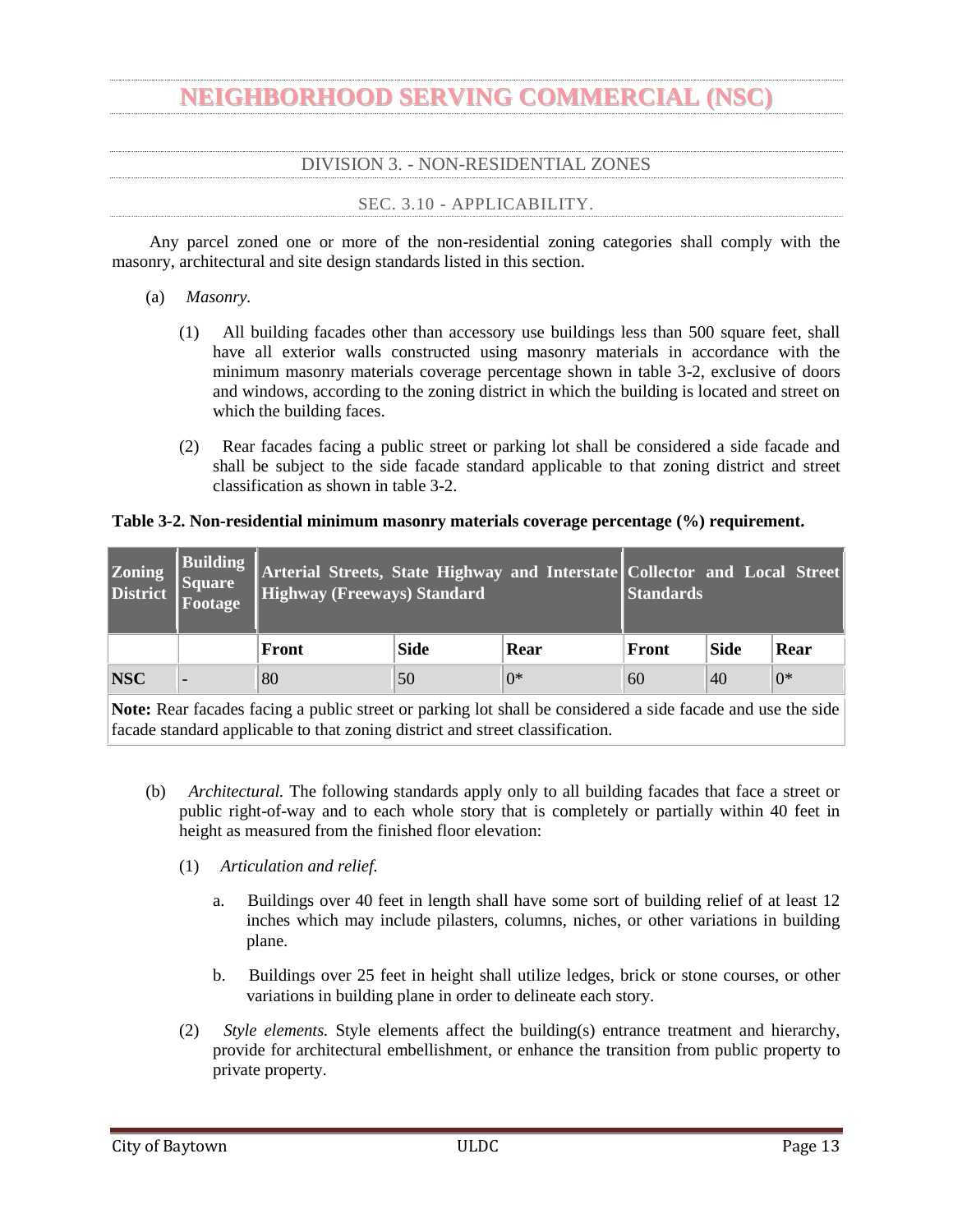### GENERAL ORDINANCES

### CHAPTER 112 – OFF-STREET PARKING

### SEC. 112-4. - MINIMUM REQUIREMENTS FOR SPACES.

- <span id="page-16-2"></span><span id="page-16-1"></span><span id="page-16-0"></span>(a) *Minimum number of parking spaces.* There shall be provided, at such time as a building permit is issued for the erection, alteration or use change of a structure, off-street parking spaces in accordance with the following minimum requirements:
	- (1) Bowling alley: Five parking spaces for each lane;
	- (2) Business or professional office, studio, bank, medical or dental clinic: Three parking spaces plus one additional parking space for each 200 square feet of floor area over 500;
	- (3) Church, theater, auditorium (except school), sports arena, stadium or gymnasium: One parking space for each four seats or bench seating spaces;
	- (4) Community recreation center, library, museum or art gallery: Ten parking spaces plus one additional space for each 300 square feet of floor area in excess of 2,000 square feet. If an auditorium is included as a part of the building, its floor area shall be deducted from the total and additional parking provided on the basis of one space for each four seats that it contains;
	- (5) Dancehall, assembly or exhibition hall without fixed seats: One parking space for each 100 square feet of floor area used thereof;
	- (6) Fraternity, sorority or dormitory: One parking space for each three beds;
	- (7) Furniture or appliance store, hardware store, wholesale establishment, machinery or equipment sales and service, clothing or shoe repair or service shop: Two parking spaces plus one additional parking space for each 300 square feet of floor area over 1,000;
	- (8) Hospital: Four parking spaces plus one additional parking space for each four beds;
	- (9) Hotel: One parking space for each sleeping room or suite plus one parking space for each 400 square feet of commercial floor area contained therein;
	- (10) Industrial plant: The number of parking spaces required to accommodate all plant employees and construction forces on any single shift;
	- (11) Mortuary or funeral home: One parking space for each 50 square feet of floor space in slumber rooms, parlors or individual funeral service rooms;
	- (12) Motor vehicle sales room or car lot: One parking space for each 500 square feet of sales floor area with a minimum of three parking spaces;
	- (13) Private club, lodge, country club or golf club: One parking space for each 150 square feet of floor area for every five members, whichever is greater;
	- (14) Restaurant, nightclub, cafe or similar recreation or amusement establishment: One parking space for each 100 square feet of floor area;
	- (15) Retail store or personal service establishment, except as otherwise specified in this section: One parking space for each 200 square feet of retail sales or floor area;
	- (16) Roominghouse or boardinghouse: One parking space for each sleeping room;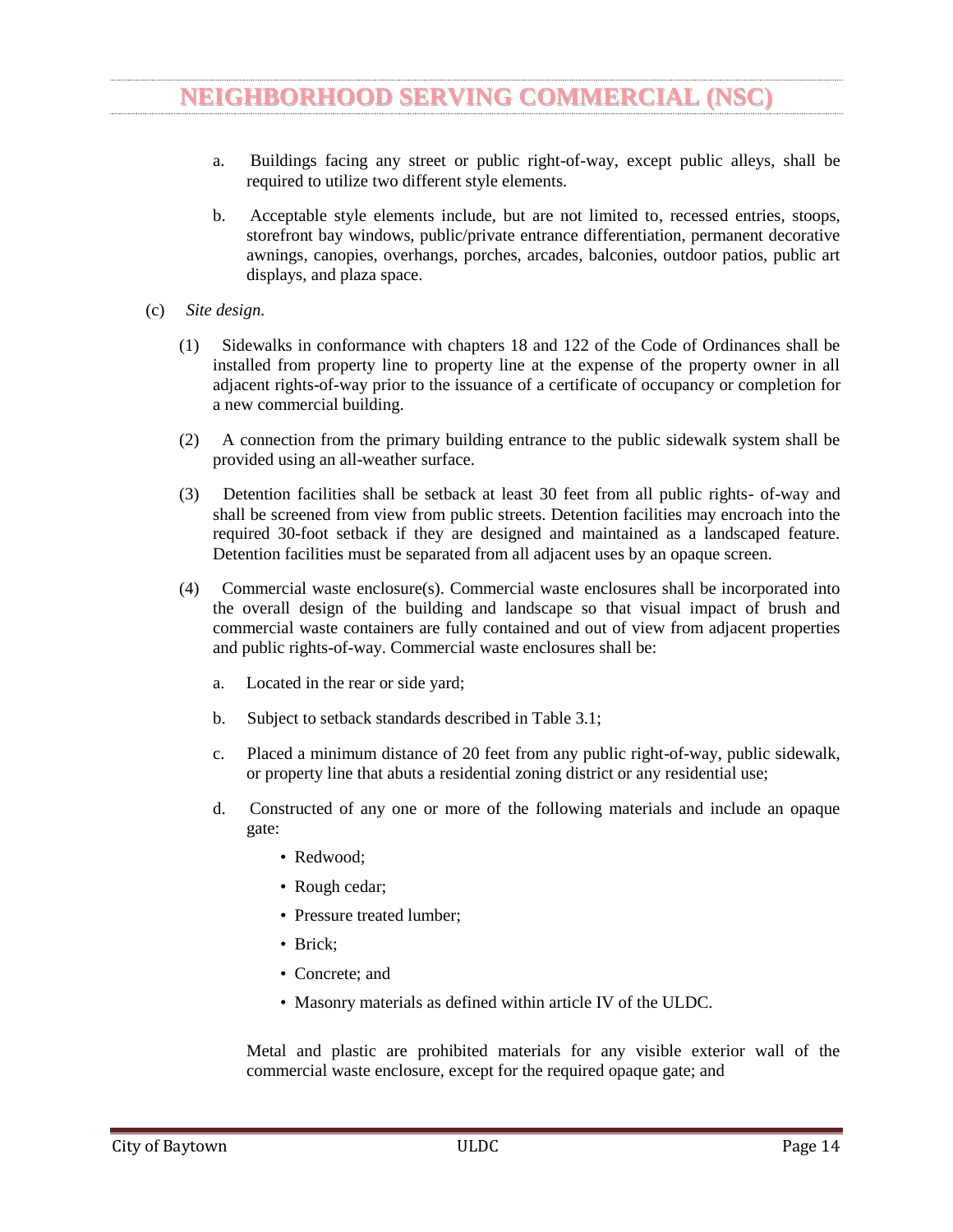- (17) Sanitarium, convalescent home, home for the aged or similar institution: One parking space for each six beds;
- (18) School, elementary: One parking space for each ten seats in the auditorium or main assembly room or one space for each classroom, whichever is greater;
- (19) School, secondary, and college: One parking space for each eight seats in the main auditorium or three spaces for each classroom, whichever is greater;
- (20) Tourist home, cabin or motel: One parking space for each sleeping room or suite;
- (21) Townhouse and two-family dwellings: 2¼ spaces per dwelling unit.
- (22) Multi-family dwellings (three or more dwelling units):

(23) Vehicle or boat repair business, including, but not limited to those defined in section 102-136 and automobile repair, major and minor as defined in the Unified Land Development Code: One space for each service bay, plus one space for every 300 square feet of building floor area.

- (b) *Additional parking spaces for guests.* In addition to the minimum number of parking spaces provided for in subsection (a) of this section, there shall be provided, at such time as a building permit is issued for the erection, alteration or use change of a structure, additional off-street parking spaces in accordance with the following minimum requirements:
	- (1) *Number.*
		- a. Townhouses: Ten percent of the number parking of spaces required in subsection  $(a)(21)$ .
		- b. Two-family dwellings: Ten percent of the number of parking spaces required in subsection  $(a)(21)$ .
		- c. Multifamily dwellings: Ten percent of the number of parking spaces required in subsection  $(a)(22)$ .
	- (2) *Location.*
		- a. All dwelling units of a townhouse, two-family dwelling or multifamily dwelling must have at least one parking space as required in subsection (b)(1) within 300 feet measured by the walking distance on sidewalks or along the street or driveway from the parking space to the nearest entrance to the dwelling unit.
		- b. all parking required by this subsection (b) must be on the same site as the townhouse, twofamily dwelling or multifamily dwelling.
- (c) *Bicycle parking.* One bicycle rack (to accommodate three or more bicycles) per residential building and at the community facilities shall be installed and maintained. The bike rack shall be located not in a sidewalk and not in a required parking space but shall be located so as to provide the ability of the bike user to walk on a sidewalk or along with street to access the bicycle rack.
- (d) *Sidewalks from parking spaces.* Sidewalks connecting all parking areas to residential and to community buildings shall be provided and maintained. Where the sidewalks cross driving aisles (driveways) crosswalks and/or alternate paving materials shall be installed.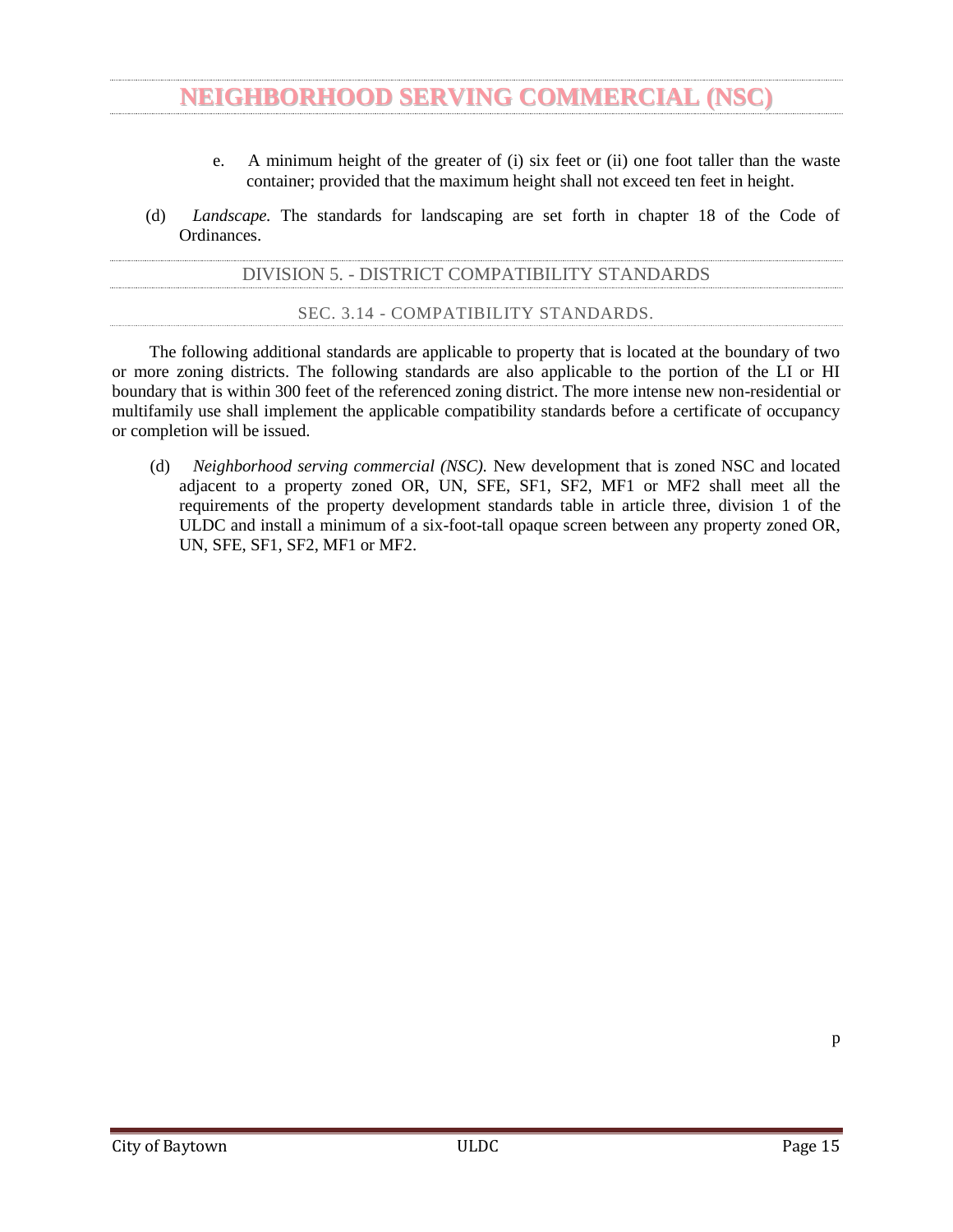#### SEC. 112-5. - RULES FOR COMPUTING NUMBER OF SPACES.

<span id="page-18-0"></span>In computing the number of parking spaces required for each of the uses listed in section 112-4, the following rules shall govern:

- (1) Floor area shall mean the foundation area of the specified use. For a multistory building, each story shall be considered a separate foundation area, so that the total floor area of such building shall include the area of all floors added together;
- (2) Where fractional spaces result, the parking spaces required shall be construed to be the nearest whole number;
- (3) The parking space requirement for a use not specifically mentioned in this chapter shall be the same as required for a use of a similar nature; and
- (4) For mixed uses, the parking spaces required shall equal the sum of the requirements of the various uses computed separately.

SEC. 112-6. - CONSTRUCTION OR USE CHANGES.

<span id="page-18-1"></span>Whenever a building or use is constructed or changed after the effective date of the ordinance from which this chapter derives by enlarging the floor area, number of employees, number of dwelling units, seating capacity or otherwise, to create a requirement for an increase in the number of parking spaces, such spaces shall be provided on the basis of the enlargement or the change in use.

```
SEC. 112-7. - LOCATION OF SPACES.
```
<span id="page-18-2"></span>All parking spaces required in this chapter shall be located on the same lot with the building or use served, except as follows:

- (1) Where an increase in the number of spaces is required by a change or enlargement of the use or where such spaces are provided collectively or used jointly by two or more buildings or establishments, the required spaces may be located not to exceed 300 feet from an institutional building served and not to exceed 500 feet from any other nonresidential building served;
- (2) No more than 50 percent of the parking spaces required for theaters, bowling lanes, dancehalls, nightclubs or cafes may be provided and used jointly by similar uses not normally open, used or operated during the same hours as those listed; provided, however, that written agreement thereto is properly executed and filed as specified in subsection (4) of this section;
- (3) Not more than 80 percent of the parking spaces required for a church or school auditorium may be provided and used jointly by similar uses not normally open, used or operated during the same hours as those listed; provided, however, that written agreement thereto is properly executed and filed as specified in subsection (4) of this section; and
- (4) When the required parking spaces are not located on the same lot with the building or use served or when such spaces are collectively or jointly provided and used, a written agreement thereby assuring their intention for such purposes shall be properly drawn and executed by the parties concerned, approved as to form by the city attorney, and shall be filed with the application for a building permit.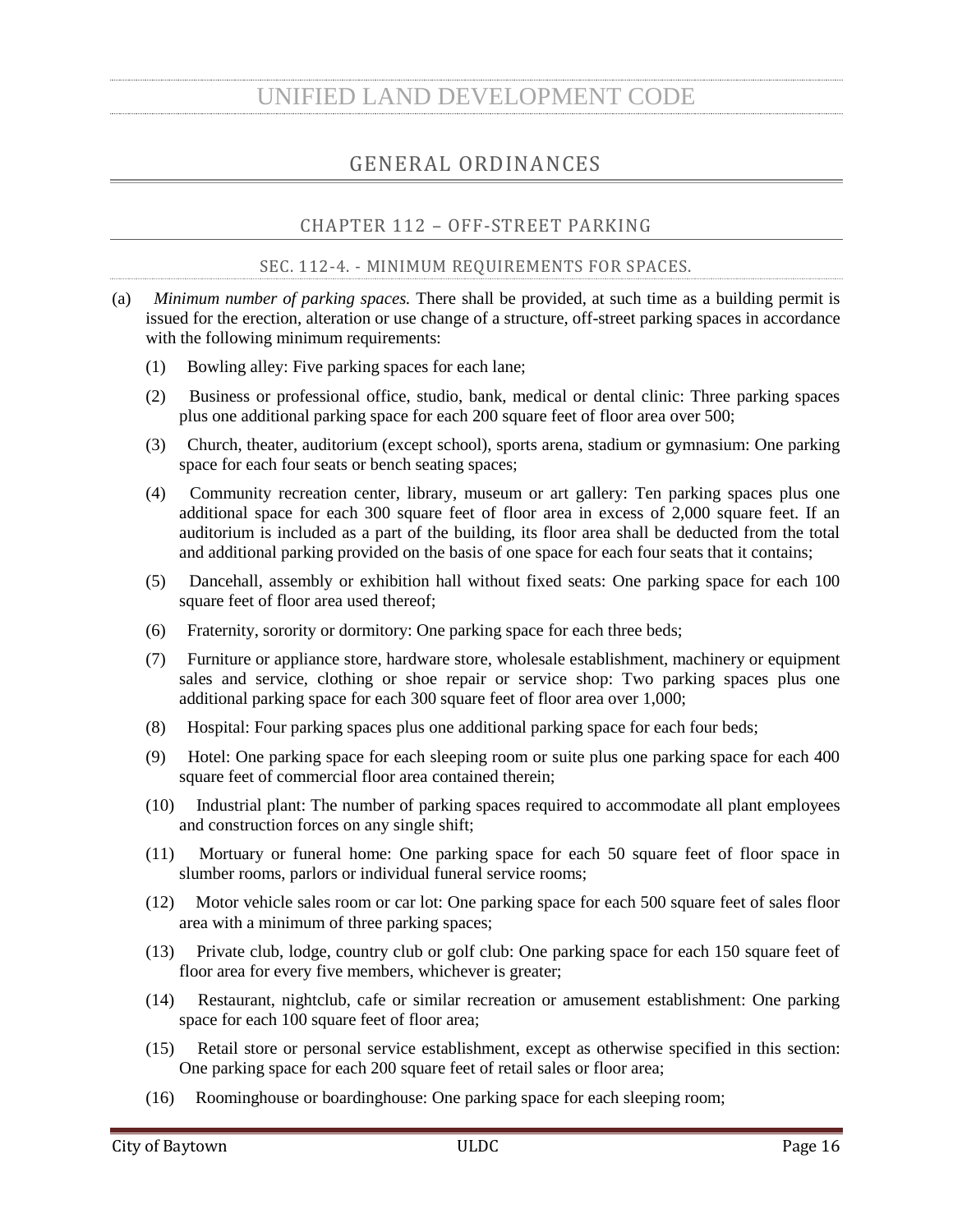### SEC. 112-8. - MINIMUM DIMENSIONS.

<span id="page-19-0"></span>The minimum dimensions for off-street parking spaces required under this chapter shall be as follows:

- (1) *Ninety-degree angle parking.* Each parking space shall be not less than nine feet wide or less than 18 feet in length. Maneuvering space shall be in addition to parking space and shall be not less than 23 feet perpendicular in width;
- (2) *Sixty-degree angle parking.* Each parking space shall be not less than nine feet wide perpendicular to the parking angle or less than 17 feet in length when measured at the appropriate angles. Maneuvering space shall be in addition to parking space and shall be not less than 20 feet in width;
- (3) *Forty-five-degree angle parking.* Each parking space shall be not less than nine feet wide perpendicular to the parking angle or less than 19 feet in length when measured at the appropriate angles. Maneuvering space shall be in addition to parking space and shall be not less than 11 feet in width; and
- (4) *Other.* Where off-street parking facilities are provided in excess of the minimum amounts specified in this chapter or when off-street parking facilities are provided but not required by this chapter, the off-street parking facilities shall comply with the minimum dimensions for parking and maneuvering space specified in this section.

### SEC. 112-9. - DESIGN STANDARDS.

<span id="page-19-1"></span>Geometric design standards for driveways and off-street parking stalls are set forth in appendix 1 to this chapter, which is on file in the offices of the city clerk and chief building official. Curb cuts shall conform to standards established in the engineering department. Permits for all curb cuts will be issued by the chief building official.

#### SEC. 112-10. - MAINTENANCE OF OFF-STREET PARKING AREAS.

<span id="page-19-2"></span>Parking spaces and pedestrian walkways must be clearly delineated and parking spaces must meet the minimum dimensions specified in section 112-8. Parking spaces must be clearly marked with appropriate striping if on a paved surface or appropriate marking if on an unpaved surface. All improved parking surfaces and walkways shall be maintained in a good and safe condition; and free of any defects affecting the use, safety, appearance or drainage of the surface or of the adjoining property.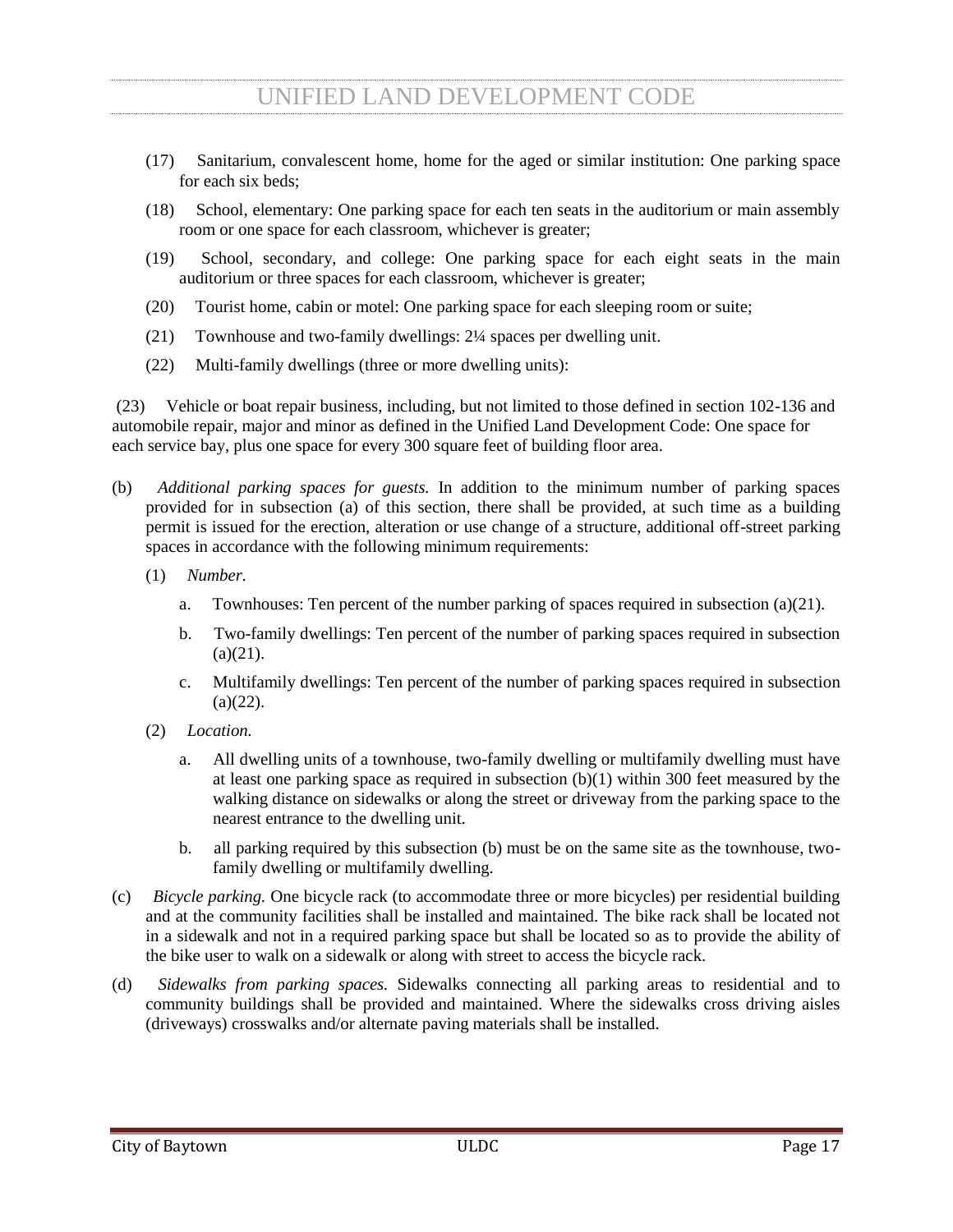### SEC. 18-93. - SIDEWALKS.

<span id="page-20-0"></span>(a) *Definitions.* The following words, terms and phrases, when used in this section, shall have the meanings ascribed to them in this subsection, except where the context clearly indicates a different meaning:

*Construction* means the building or placement of any structure requiring a permit from the city.

*Impervious surface* means any type of improvement to real property that will prevent water from passing through to the soil below.

*Primary non-residential structure* means the main structure on a lot or parcel that is anything other than a primary residential structure.

*Primary residential structure* means the main dwelling unit on a lot or parcel that is:

- (1) A detached one- or two-family dwelling; or
- (2) A townhome not more than three stories above grade plane in height, with separate means of egress, and open to a public right-of-way or yard on at least two sides.

*Sidewalk* means a paved path for the use of pedestrians constructed:

- (1) In the right-of-way between the curb lines or the edge of pavement of a roadway and the adjacent property lines; or
- (2) In an easement on private property dedicated to the city or the public for which a sidewalk is permitted to be built.
- (b) *Required.* Except as provided in subsection (c) of this section, sidewalks conforming to the requirements of chapter 122 of this Code shall be constructed when a permit is issued for any of the following:
	- (1) Construction of a primary residential structure in a subdivision platted after July 26, 2012;
	- (2) Construction of a primary non-residential structure within any zoning district with the exception of a LI or HI zoning district; or
	- (3) Construction on a primary non-residential structure or the parking area serving a primary nonresidential structure that would result in either:
		- a. A 30-percent aggregate increase in the existing gross area of impervious surface on the property in any zoning district with the exception of the HI zoning district; or
		- b. Five thousand square feet of new impervious surface area, on the property in any zoning district with the exception of LI or HI zoning district.
- (c) *Exempt.* Construction of sidewalks shall not be required:
	- (1) On a property where a primary residential structure in a residential zoning district, as determined by the ULDC, is being constructed but there is not enough space within the right-ofway to construct a sidewalk as determined by the director of engineering;
	- (2) When a residential lot is platted after July 26, 2012, in an existing residential area where less than 80 percent of the existing homes have sidewalks;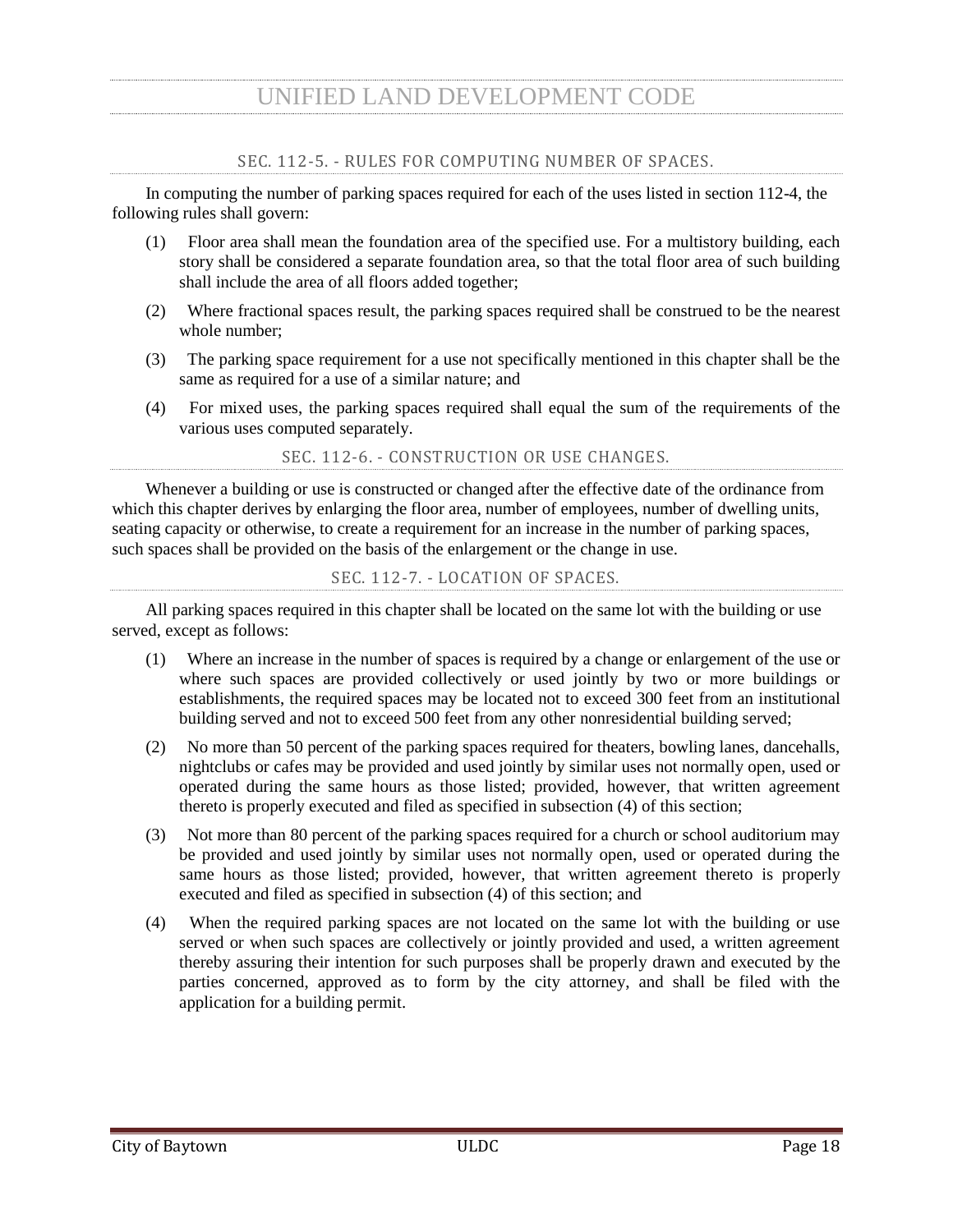- (3) On property where a governmental agency prohibits the construction of sidewalks and the applicant has provided to the chief building official current documentation to this effect from the governmental agency; or
- (4) When, in the opinion of the chief building official, the installation of sidewalks would not be feasible due to planned public improvements and the owner or developer, in lieu of constructing a sidewalk, pays at the time of the issuance of a building permit a fee. Such fee shall be in an amount equal to the cost of the construction of the sidewalk per square foot based upon the competitively bid prices obtained by the city for its annual concrete work contract.
- (d) *Appeals.* Appeals from a decision of the chief building official shall be made in accordance with section 18-58.
- (e) *Violation.* It shall be unlawful for any person to willfully or maliciously tear up, injure, deface or destroy any sidewalk, or any portion thereof.
- (f) *Enforcement.*
	- (1) Any violation of this article shall constitute a misdemeanor punishable, upon conviction, by a fine as provided in section 1-14.
	- (2) In addition to enforcement action taken pursuant to subsection  $(f)(1)$ , certificates of occupancy and certificates of completion shall be withheld until repairs required in subsection (d) of this section have been made and approved by the chief building official.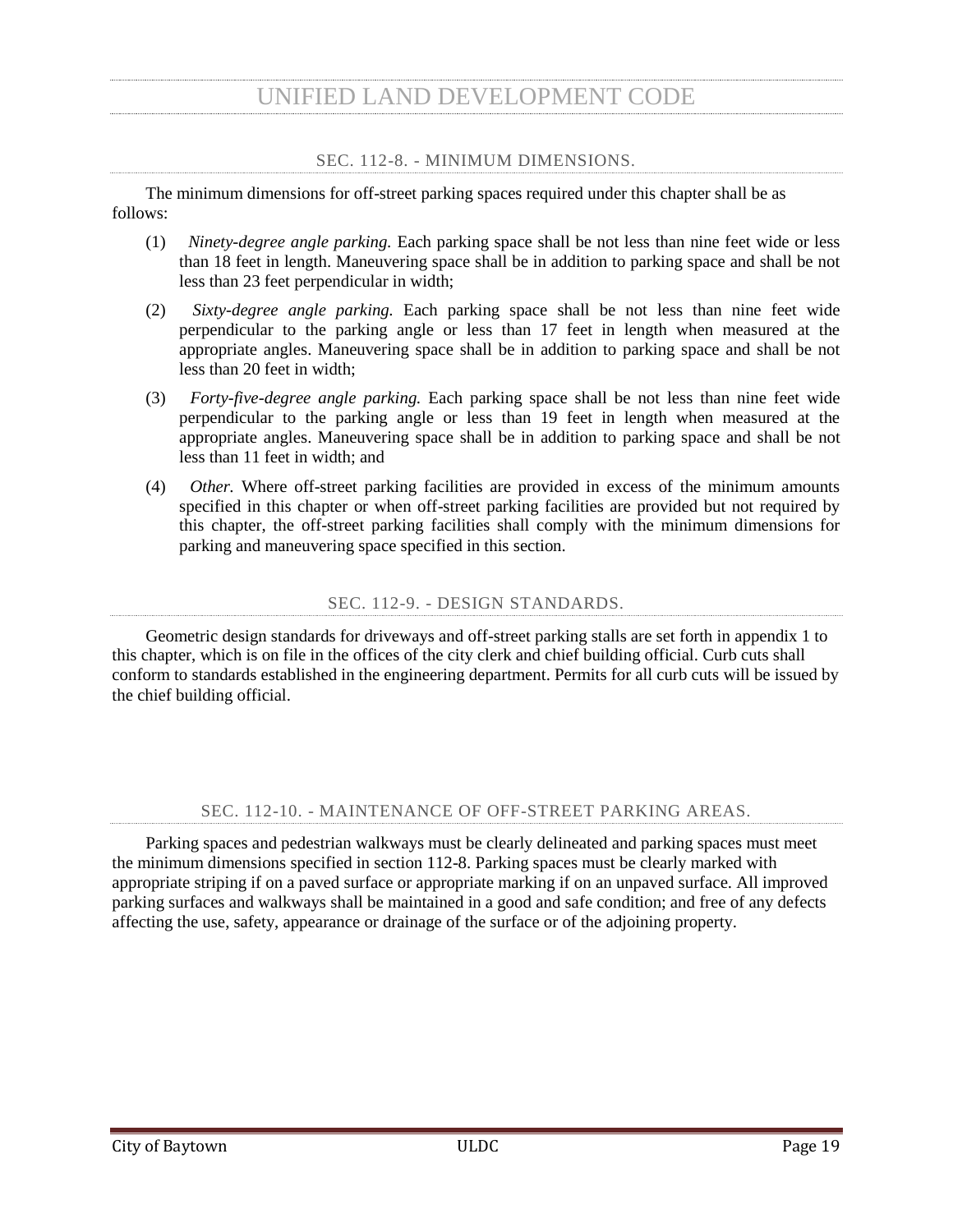### ARTICLE XIV. - LANDSCAPING

### SEC. 18-1201. - GENERAL REGULATIONS.

- <span id="page-22-1"></span><span id="page-22-0"></span>(a) *Title.* This article shall be known and may be referred to as the "Landscaping Ordinance of the City of Baytown" or simply as the "Landscaping Ordinance."
- (b) *Purpose.* This article is adopted for the purpose of promoting the public health, safety and general welfare of the citizens of the city and is intended to achieve one or more of the following:
	- (1) To create an aesthetically pleasing environment that improves the quality of life for citizens;
	- (2) To enhance property values and to protect public and private investment;
	- (3) To promote the beautification of the city;
	- (4) To provide adequate light and air space;
	- (5) To prevent overcrowding of land;
	- (6) To ensure that the local stock of trees and vegetation is replenished; and/or
	- (7) To stabilize the environment's ecological balance by contributing to the processes of air purification, oxygen regeneration, ground water recharge, stormwater runoff, and soil erosion retardation, while at the same time aiding in noise, glare and heat abatement.
- (c) *Applicability.* The provisions of this article shall apply to all nonresidential developments, as that term is defined in section 18-1202, within the city, unless specifically provided otherwise in this article.
	- (1) The landscaping provisions contained in this article shall become applicable to each individual nonresidential lot at the time an application for a new commercial permit is made. When remodeling, redevelopment or reconstruction is proposed on nonresidential property that would result in an expansion of gross floor area, parking lot area, or vehicular surface area, the following provisions apply:
		- a. When remodeling, redevelopment or reconstruction is proposed on nonresidential property that would expand existing gross floor area of the lot's structure or structures by less than 50 percent, only the portion of the site where the expansion is located is subject to the provisions of this article.
		- b. When remodeling, redevelopment, reconstruction or expansion is proposed on nonresidential property that would expand existing gross floor area of the lot's structure or structures by 50 percent or more, the entire property must comply with the provisions of this article. The removal of any portion of an existing building is not required for compliance with this subsection  $(c)(1)b$ .
		- c. If within a three-year period the impervious surface area of a nonresidential development is increased by 25 percent or more or if within a three-year period 25 percent or more of the impervious surface area of a nonresidential development is reconstructed, the requirements of section 18-1206 shall be applied only to the area where the expansion or reconstruction occurs. This provision shall apply only when such expansion or reconstruction is not a part of a structural remodeling, redevelopment or reconstruction project.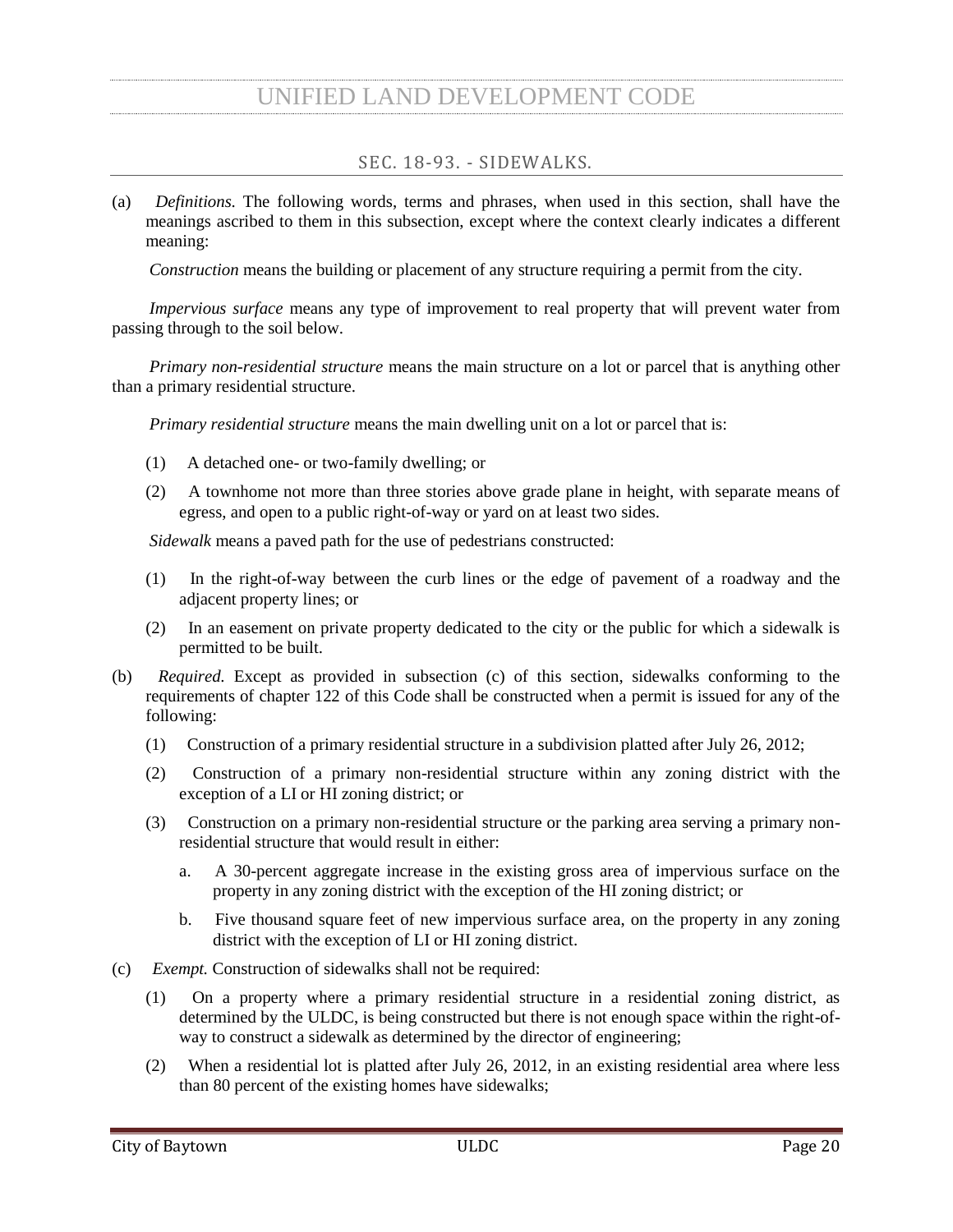- (2) All landscaping requirements under this article shall run with the land and shall apply against any owner or subsequent owner.
- (3) Each phase of a phased project shall comply with the requirements of this article. If the nonresidential development is to be construed in phases, phase lines shall be drawn 20 feet or more from developed site elements (parking, buildings, ponds, etc.). The portion of the land remaining for subsequent phases shall be no less than three-fourths of an acre.
- (4) This article shall have no application to nonresidential developments with parking lots of less than 5,000 square feet.
- (d) *Inconsistent provisions and conflict with other regulations.* In the event that any provision of this article is inconsistent or in conflict with any other provision of this article or any other ordinance or regulation of the city, the more stringent provision shall control, unless otherwise specifically stated.
- (e) *Transitional provisions.*
	- (1) *Building permits.* Except as specifically provided in this article, the provisions of this article shall not affect any valid building permit issued or any valid building permit application filed prior to August 2, 1998, provided that construction pursuant to such permit, is commenced within six months of the date of issuance of the permit and diligently pursued, as determined by the chief building official, to completion in accordance with the applicable regulations of the city.
	- (2) *Subdivision plats.* Except as specifically provided in this article, the provisions of this article shall not affect any preliminary plat or final plat approved pursuant to the regulations of chapter
	- 126.

### SEC. 18-1202. - DEFINITIONS.

<span id="page-23-0"></span>For the purpose of interpreting and administrating the provisions of this article, the words defined in this section shall be given the meanings set forth below. All other words shall be given their common, ordinary meanings, as the context may reasonably suggest.

*Caliper* means the diameter of a tree at 18 inches above ground level.

*Commission* means the city's planning and zoning commission as presently constituted, or any successor commission.

*Developed land* means that portion of real property which has been altered from its natural landscape by the construction or reconstruction of any structure, parking lot, or other improvement.

*Director* means the director of planning and development services.

*Duplex* dwelling use means the use of a lot for two dwelling units within a single building or structure.

*Dwelling unit* means a building or portion of a building that is arranged, occupied or intended to be occupied as a residence and includes facilities for sleeping, cooking and sanitation.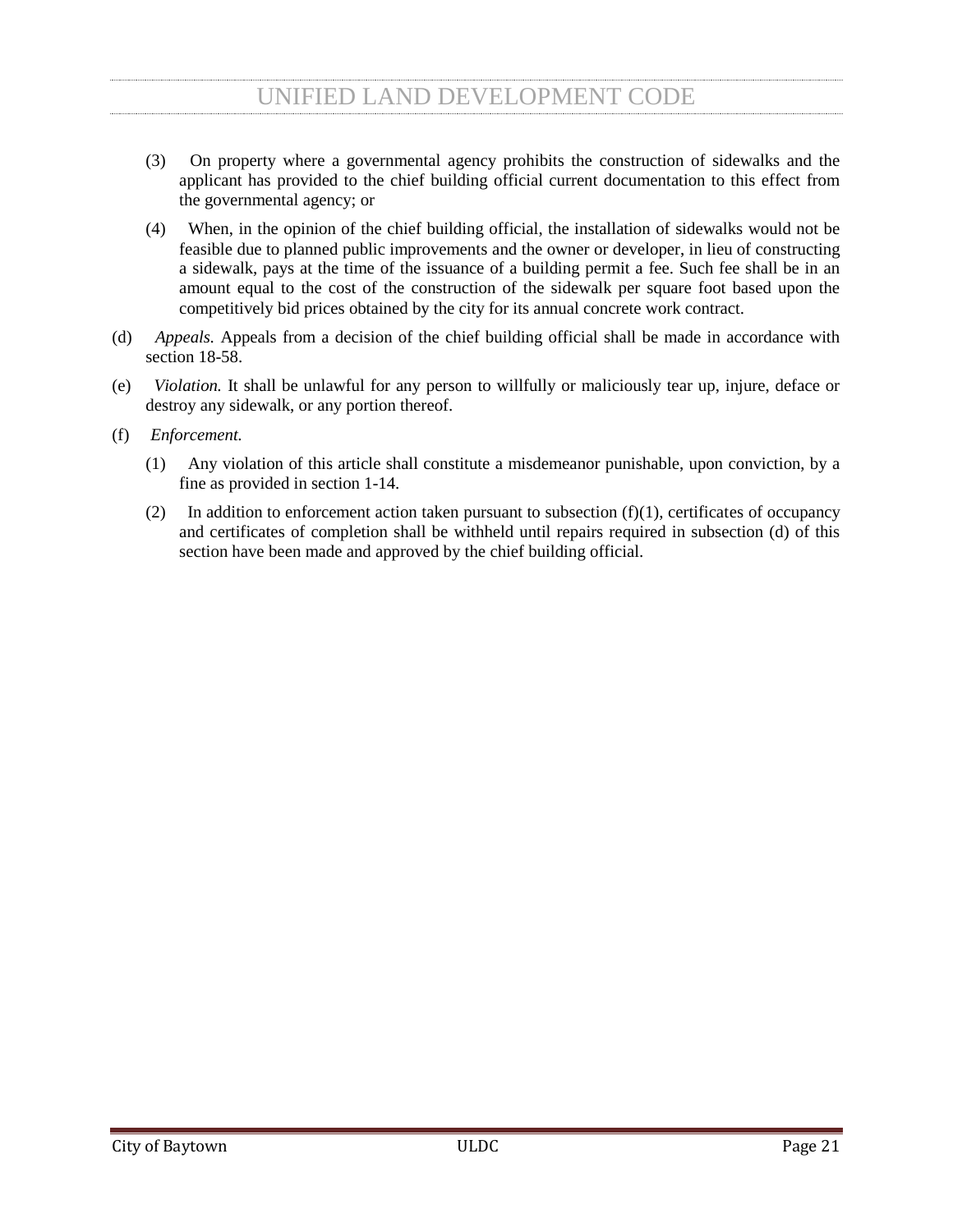*Evergreen tree* means a tree that retains some or all of its leaves throughout the year, which can be used for the purposes of providing a visual screen.

*Existing tree* means a tree which is located on the property prior to a new construction permit being issued by the city.

*Groundcover* means a spreading plant including sods and grasses less than 18 inches in height that may be used for erosion control.

*Impervious surface* area means any surface area that prevents infiltration of water into the soil. Impervious surface may include, but not be limited to, those surfaces covered by asphalt, concrete, crushed stone, clay, bedrock, limestone and compacted soil.

*Landscape reserve* means undeveloped property which is left in its natural state and is of sufficient size for the growth of plants and trees.

*Large tree* means a tree, under normal growth conditions, that reaches a mature height at or above 40 feet. A tree that, at the time of planting, is at least 12 feet tall above grade and has a minimum caliper of three inches.

*Mulch* means various substances that are placed around plants to prevent evaporation, to control weeds and to control soil erosion. Mulch material includes, but is not limited to, organic substances and various forms and sizes of natural rocks.

*Multi-family dwelling* means the use of a lot for three or more dwelling units within a single building.

*New commercial permit* means a building permit required for the construction and/or development of all new nonresidential developments. Nonresidential means any use other than single-family or duplex dwelling use, and expressly includes, but is not limited to, uses associated with multi-family dwellings, manufactured home parks, mobile home parks, RV parks and commercial developments within the city.

*Parking space* means a space used for parking a motor vehicle and satisfying all of the applicable requirements for off-street parking contained in chapter 112.

*Shade tree* means any self-supporting woody plant with one well-defined trunk and a distinct definite formed crown.

*Shrub* means a woody perennial plant differing from a perennial herb by its more woody stem and from a tree by its low stature and habit of branching from the base.

*Single-family dwelling use* means the use of a lot for one dwelling unit.

*Small tree* means a type of tree that, under normal growth conditions, that reaches a mature height between 20 and 40 feet. A tree that, at the time of planting, is at least six feet tall above grade and has a minimum caliper of two inches.

*Streetscape* means the landscaping along the property adjacent to the street rights-of-way as required to be landscaped pursuant to this article.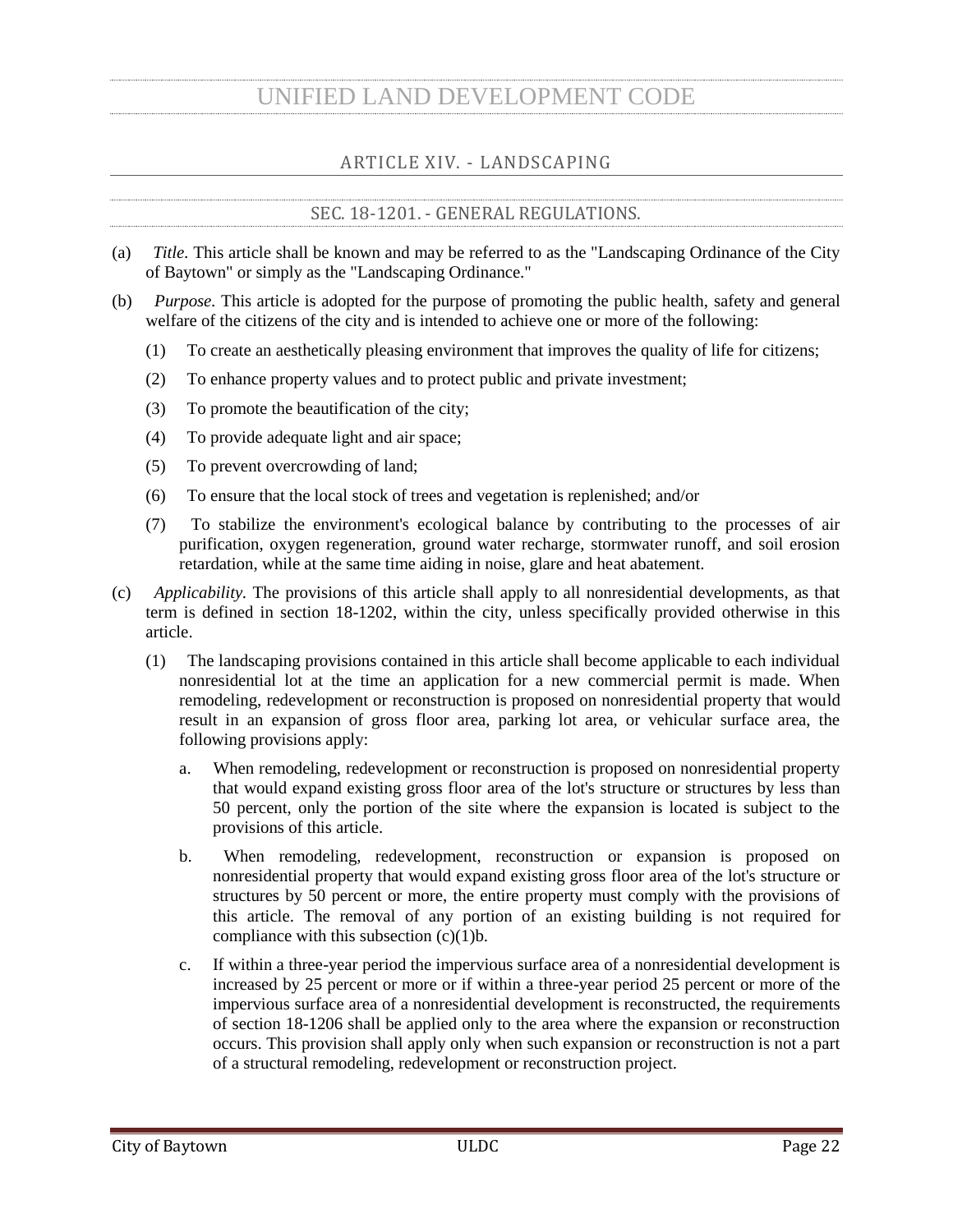*Tree* means any self-supporting woody plant with one well-defined trunk two inches in diameter or greater.

### SEC. 18-1203. - ELIGIBLE TREES, SHRUBS, AND GROUNDCOVER.

<span id="page-25-0"></span>All forms of landscaping are suitable including flowers, ground cover, shrubs, trees and the various forms and sizes of mulch. Unless expressly stated otherwise, all trees shall be a minimum of five feet in height immediate upon planning and have a minimum 1½-inch caliper. All shrubs must be a minimum size of one gallon and be a minimum of 1½ feet in height when planted. Plant height shall be measured from average grade after planting.

#### SEC. 18-1204. - LANDSCAPE PLAN REQUIREMENTS.

<span id="page-25-1"></span>When a new commercial permit is required, the owner shall provide the director as part of his construction documents a landscape plan containing the following information:

- (1) The location of existing boundary lines and dimensions of the tract and the square footage of the total off-street parking area;
- (2) The location of existing and proposed utility easements on or adjacent to the lot and the location of overhead power lines and any underground utilities;
- (3) A description of adjacent land uses, existing developments and roadways;
- (4) The location, size and type of proposed landscaping in areas to be landscaped and the size of proposed landscaped area;
- (5) The location, species and diameter of existing trees having a caliper of 1½ inches or larger. Landscape reserves with numerous trees may be outlined with a description of existing trees to be preserved; and
- (6) All other information necessary for verifying that the minimum landscaping requirements have been satisfied pursuant to this article.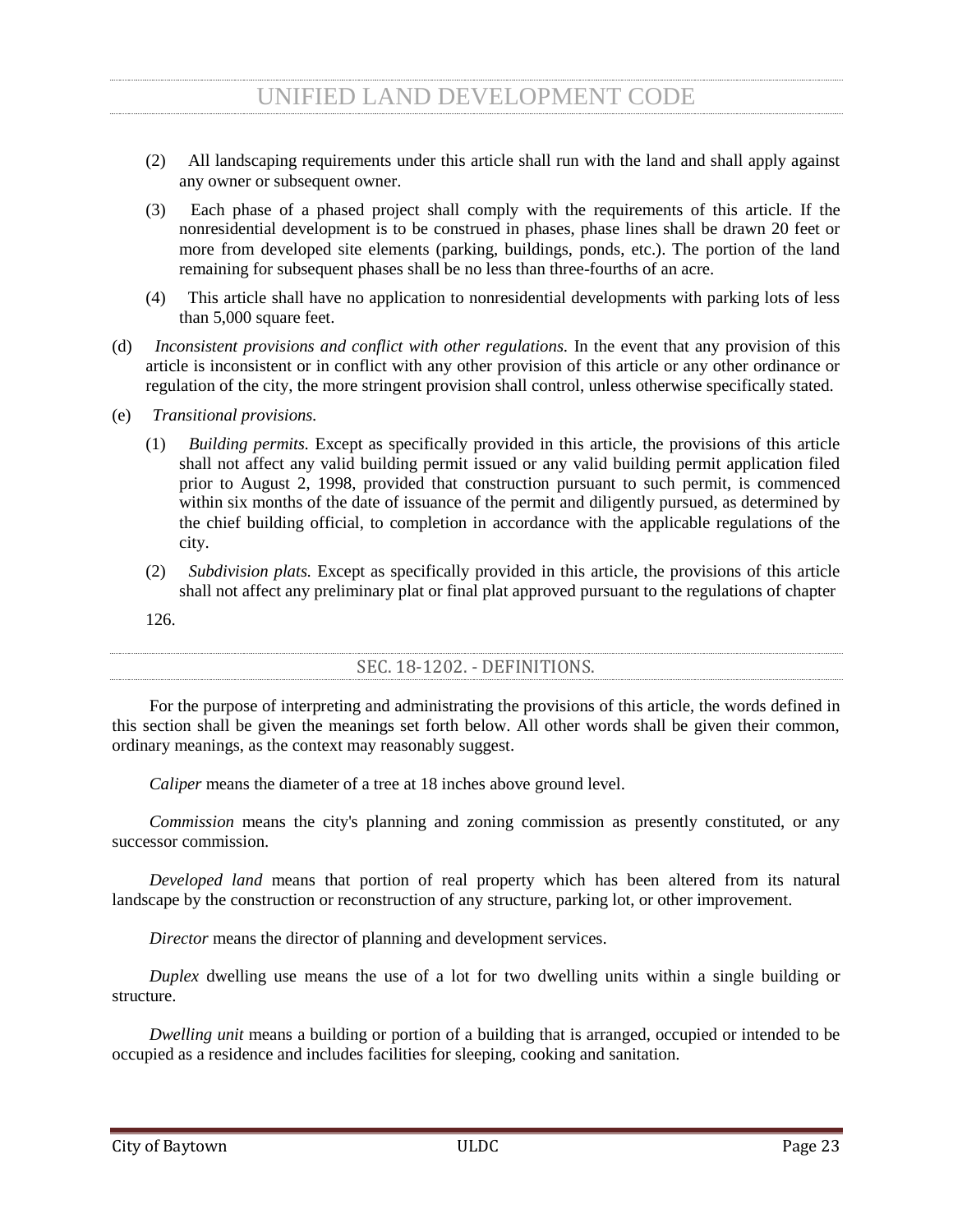### SEC. 18-1205. - LANDSCAPING REQUIREMENTS.

<span id="page-26-0"></span>(a) The owner of the property on which an off-street parking area is located shall be required to provide interior landscaped open spaces for any parking lot 5,000 square feet or larger. All areas within the parking lot's perimeter are counted toward the landscape requirement, including the planting islands, curbed areas, parking spaces, and all interior driveways and aisles. The required landscape open space area shall be calculated as follows:

| <b>Total Off-street Parking</b><br>Area | Percent of the Off-street Parking Area that must be a Landscaped Open<br>Space Area |
|-----------------------------------------|-------------------------------------------------------------------------------------|
| 5,000 $-9,999$ square feet              | 5 percent                                                                           |
| Over 9,999 square feet                  | 7 percent                                                                           |

At least 50 percent of the required landscaped open space shall be located within the parking lot as an island or as a peninsula in order to be applied towards the landscaped requirements of this section. The remaining 50 percent of the required landscape open space may be located outside of the parking lot, but must be located forward of the rear building line of the primary structure and be visible from the public street.

(a) A minimum of one shade tree and four shrubs shall be planted and maintained for each 350 square feet or portion thereof of landscaped open space area. Credit may be given or received for preservation of existing trees as follows; provided, that the existing trees are located near or within the parking lot's perimeter, in good form and condition and reasonably free of damage by insect, disease or other affliction, as determined by the director:

| <b>Existing Tree Caliper</b> | Tree Credit |
|------------------------------|-------------|
| $1\frac{1}{2}$ inches        |             |
| Over $6-12$ inches           | ∸           |
| Over 12 inches               | 3           |

(c) Groundcover or mulch is required in swales, drainage areas, parking lot islands, landscape reserves and all unpaved portions of the property that is not otherwise used for a parking lot, building site or other improvement.

(d) All persons subject to this ordinance must replace dead landscaping or landscaping that has been removed by any means and for any reason within 45 days of receipt of written notification by the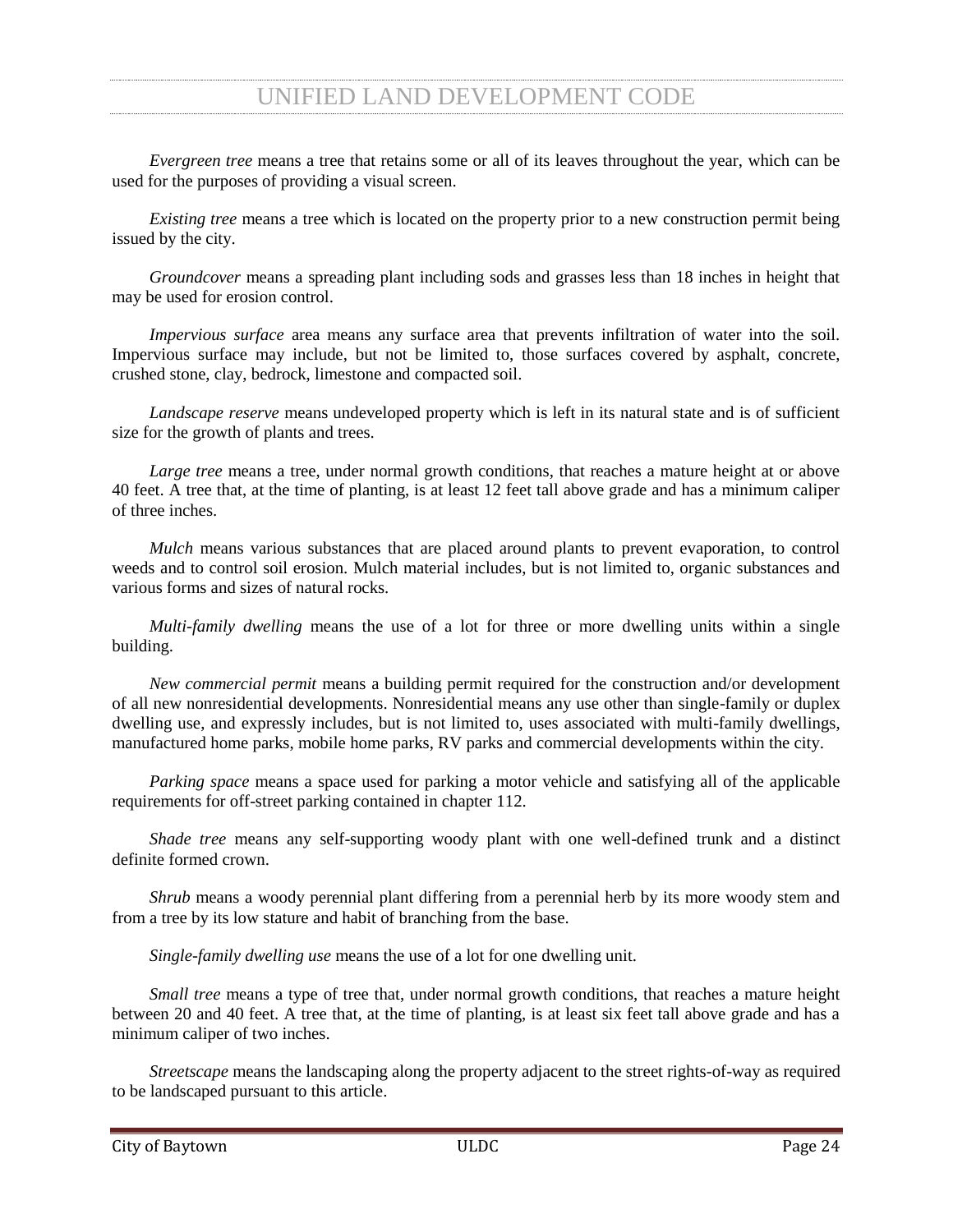director. Failure to replace landscaping as required by this section shall constitute a violation of this article punishable as provided in section 18-1208.

- (e) That portion of any off-street parking area, not otherwise required by section 112-4 that is located at a site primarily used for the storage of vehicles is exempt from the requirements of this section. Additionally, public schools of an elementary or secondary level and recreational areas owned by such schools shall be exempt from the requirements of this section.
- <span id="page-27-0"></span>(f) The landscaping requirements of this section shall not be required for heavy industry uses in a HI zoning district.

### SEC. 18-1206. - STREETSCAPE.

- (a) In addition to the landscaping requirements of section 18-1205, the owner of nonresidential property subject to this article shall be required to provide streetscape as described in this section and as depicted in Figure 18-1 "Streetscape Layout." Nothing in this subsection shall be construed as to require streetscape on undeveloped land. Streetscapes shall be no less than six feet wide.
- (b) Streetscape shall be required along the entire length of the property which is adjacent to a street right-of-way, except that streetscape shall not be required across driveways.
- (c) Streetscape shall include an area beginning at the property line which is adjacent to a street right-ofway, extending into the private property to establish the required width as listed in this section.
- (d) The streetscape's trees, shrubs, ground cover, and other landscaping shall be placed and maintained so as not to cause a visual obstruction and so as not to violate section 122-3.
- (e) Streetscapes shall be adequately watered using one of the following methods:
	- (1) Automatic irrigation system; or
	- (2) Manual watering, if all parts of the landscape improvements are within 100 feet of one or more hose bibs, and if a nonresidential streetscape improvement does not exceed 1,500 square feet.
- (f) Streetscape width shall be determined by the street classification as identified by the city's major thoroughfare plan and shall be as follows:

| Classification        | Minimum Streetscape Width |                                   |
|-----------------------|---------------------------|-----------------------------------|
| Local                 | 6 feet                    |                                   |
| Collector             | 6 feet                    |                                   |
| <b>Minor Arterial</b> | Lot Size                  | Minimum<br><b>Street</b><br>Width |
|                       | 1 acre or less            | 6 feet                            |
|                       | More than 1 acre          | 12 feet                           |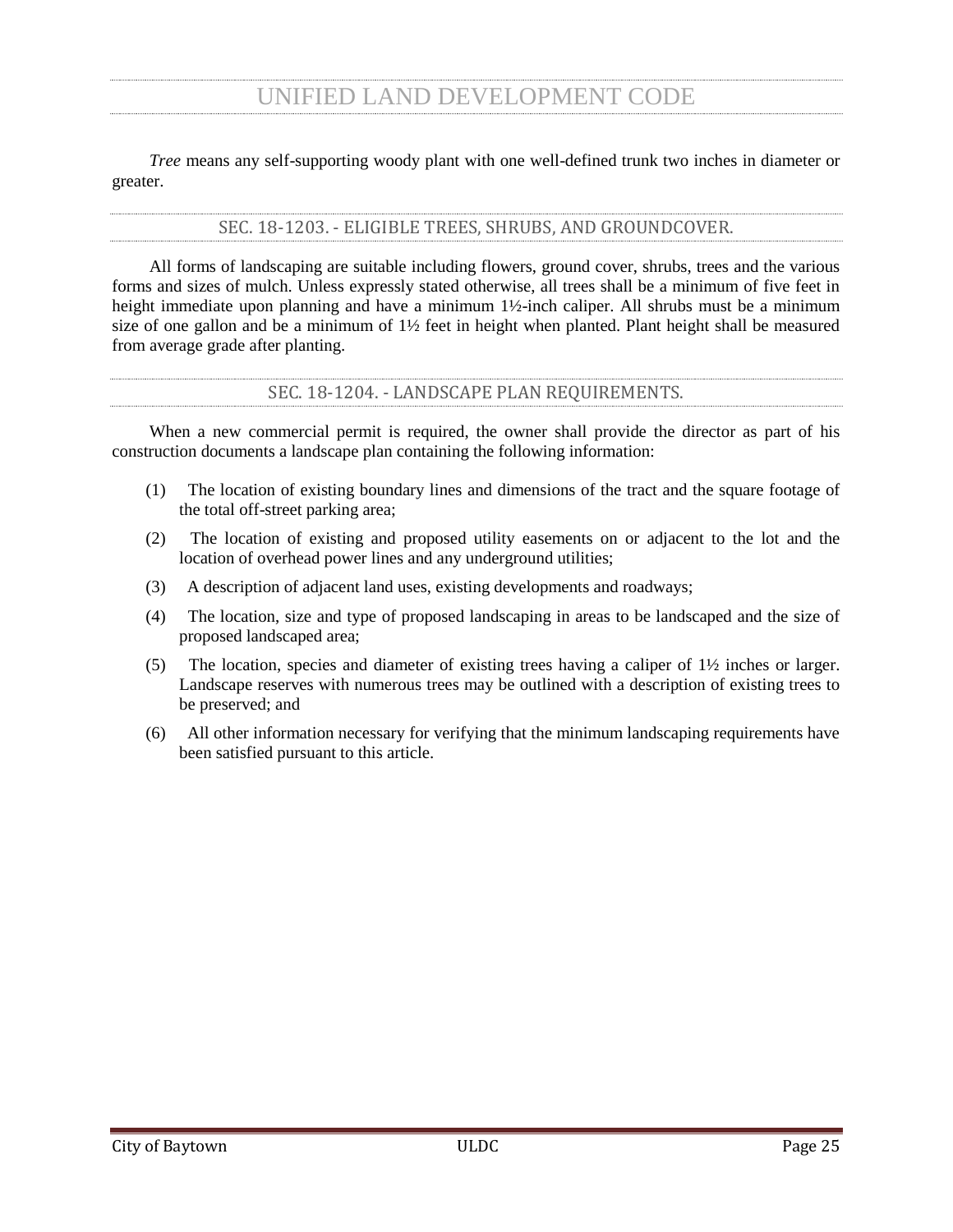| Classification | Minimum Streetscape Width |                                   |
|----------------|---------------------------|-----------------------------------|
| Major Arterial | Lot Size                  | Minimum<br><b>Street</b><br>Width |
|                | 1 acre or less            | 6 feet                            |
|                | More than 1 acre          | 12 feet                           |
| Freeway        | 25 feet                   |                                   |

- (g) Streetscape planting installation.
	- (1) Within a streetscape, large trees can be substituted with small trees where overhead utility lines will conflict with the large tree at or before the tree grows to its mature height.
	- (2) All trees and shrubs are to be planted in an organized fashion and in such a way as to facilitate the creation of a visual screen.
	- (3) Local and/or collector. The streetscape along local and collectors street shall be planted with either large or small trees, planted 30 feet on center, with eight shrubs, not less than two feet in height, for every 30 feet.
	- (4) Minor and major arterials. The streetscape along a major and/or minor arterial street shall be planted with either large or small trees, planted 30 feet on center, with eight shrubs not less than two feet in height for every 30 feet to form an intermittent hedge. No less than 50 percent of the tree plantings shall be large trees along minor and major arterials.
	- (5) Freeway.
		- a. The streetscape along a freeway shall be planted as a staggered double row consisting of small evergreen trees on the front row, and large trees on the back row.
		- b. The front row of trees shall be planted 20 feet on center.
		- c. A minimum of 50% of the back row shall be planted with evergreen trees. This row shall consist of large trees planted 25 feet on center.
		- d. A minimum of 8 shrubs, not less than two feet in height, for every 20 feet forming an intermediate hedge, shall be planted in the front row.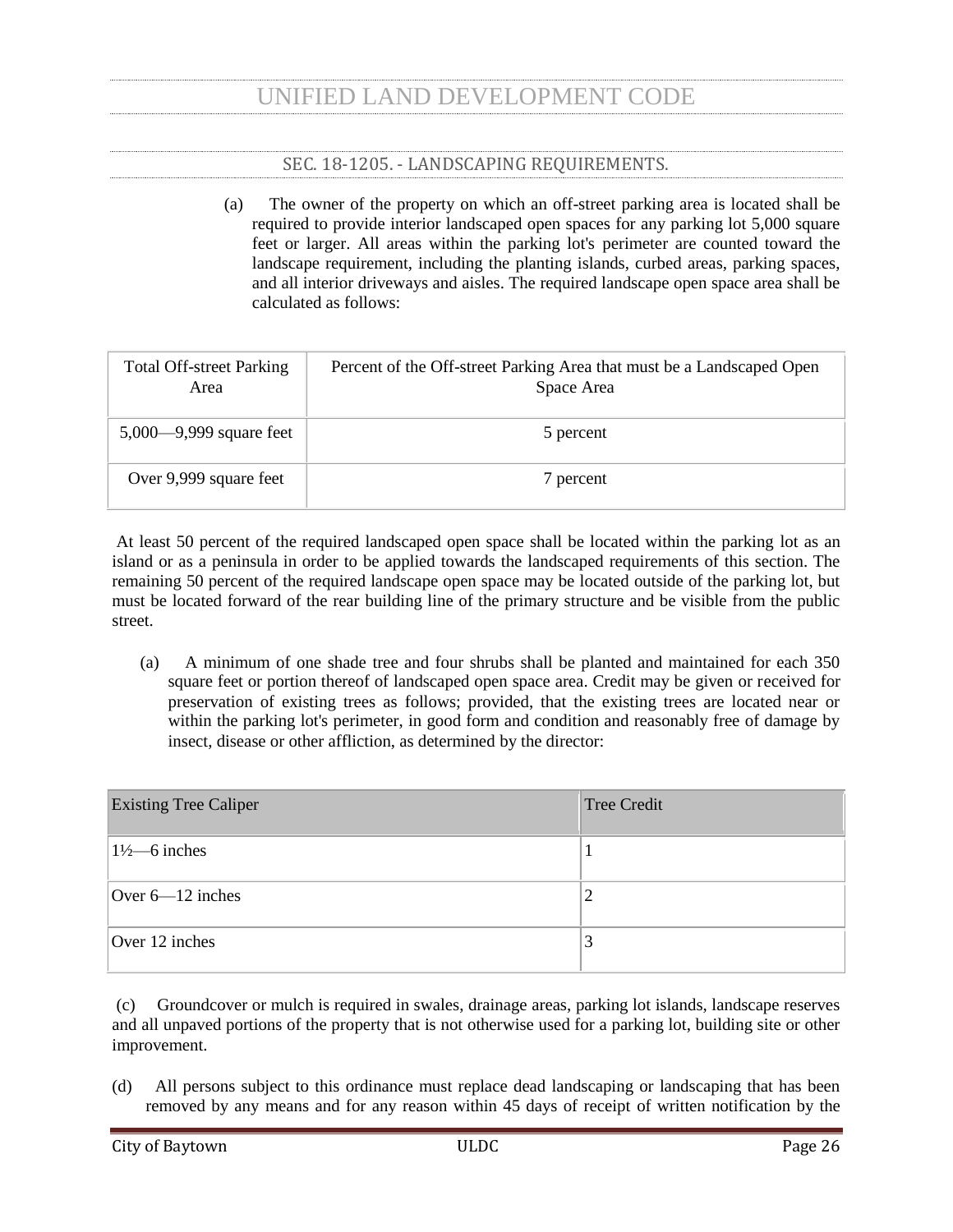

(6) Appropriate tree planting species. Appropriate shade tree species for streetscape and buffers include the following:

| <b>Tree Species</b>                                                                   | Local/<br><b>Collector</b><br><b>Streetscape</b> | <b>Arterial</b><br><b>Streetscape</b> | Freeway<br><b>Streetscape</b> | Vegetative/<br><b>Transition</b><br><b>Buffer</b> |
|---------------------------------------------------------------------------------------|--------------------------------------------------|---------------------------------------|-------------------------------|---------------------------------------------------|
| Elm<br>Lacebark<br>$\triangleleft(1)$<br>(Ulmus parvifolia)                           | $\mathbf X$                                      | $\mathbf X$                           | $\mathbf X$                   |                                                   |
| Magnolia<br>(1)<br>Southern<br>$\blacklozenge\blacklozenge$<br>(Magnolia grandiflora) |                                                  | $\mathbf X$                           | $\mathbf X$                   | $\mathbf X$                                       |
| Live<br>(1)<br>Oak<br>♦♦<br>(Quercus virginiana)                                      |                                                  | $\mathbf X$                           | $\mathbf X$                   | $\mathbf X$                                       |
| American<br>Holly<br>(1)<br>◆◆<br>(Ilex opaca)                                        |                                                  | $\mathbf X$                           | $\mathbf X$                   | $\mathbf X$                                       |
| (1)<br>Montezuma<br>Cypress<br>$\blacklozenge$<br>(Taxodium mucronatum)               |                                                  | $\mathbf X$                           | $\mathbf X$                   | $\mathbf X$                                       |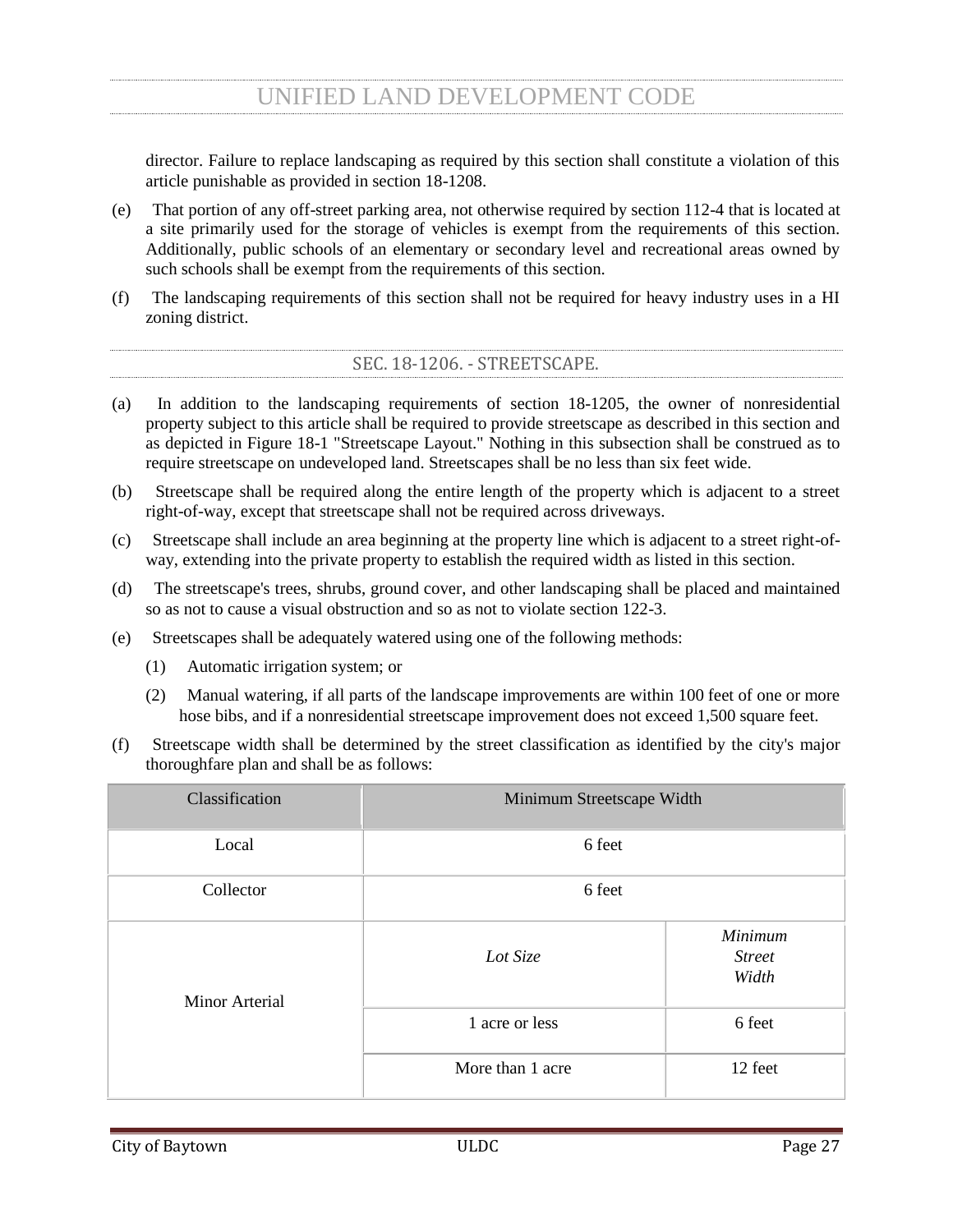| <b>Tree Species</b>                                                                             | Local/<br><b>Collector</b><br><b>Streetscape</b> | <b>Arterial</b><br><b>Streetscape</b> | Freeway<br><b>Streetscape</b> | Vegetative/<br><b>Transition</b><br><b>Buffer</b> |
|-------------------------------------------------------------------------------------------------|--------------------------------------------------|---------------------------------------|-------------------------------|---------------------------------------------------|
| Eastern<br>Redcedar<br>$\blacklozenge\blacklozenge$<br>(1)<br>(Juniperus virginiana)            |                                                  | $\mathbf X$                           | $\mathbf X$                   | $\mathbf X$                                       |
| Crapemyrtle<br>Common<br>$\blacklozenge(s)$<br>(Lagerstroemia indica)                           | $\mathbf X$                                      | $\mathbf X$                           |                               |                                                   |
| Waxmyrtle<br>$\blacklozenge\blacklozenge(\mathbf{s})$<br>(Myrica cerifera)                      | $\mathbf X$                                      | $\mathbf X$                           | $\mathbf X$                   | $\mathbf X$                                       |
| Yaupon<br>$\blacklozenge(\mathbf{s})$<br>(Ilex vomitoria)                                       | $\mathbf X$                                      | $\mathbf X$                           | $\mathbf X$                   | $\mathbf X$                                       |
| Little<br>Gem<br>Magnolia<br>$\blacklozenge\blacklozenge(\mathbf{s})$<br>(Magnolia grandiflora) | $\mathbf X$                                      | $\mathbf X$                           | $\mathbf X$                   |                                                   |
| Sweetbay<br>Magnolia<br>$\blacklozenge\blacklozenge(\mathbf{s})$<br>(Magnolia virginiana)       | $\mathbf X$                                      | $\mathbf X$                           | $\mathbf X$                   | $\mathbf X$                                       |
| Foster<br>Holly<br>$\blacklozenge(\mathbf{s})$<br>(Ilex x attenuata 'Fosteri')                  | $\mathbf X$                                      | $\mathbf X$                           | $\mathbf X$                   |                                                   |
| Flowering<br>Dogwood<br>$\blacklozenge(s)$<br>(Cornus florida)                                  | $\mathbf X$                                      | $\mathbf X$                           |                               |                                                   |
| <b>Nelly</b><br>Stevens<br>Holly<br>$\blacklozenge\blacklozenge(\mathbf{s})$<br>$($ Ilex $x)$   | $\mathbf X$                                      | $\mathbf X$                           | $\mathbf X$                   |                                                   |

(s) - small tree (l) - large tree ♦ - deciduous tree ♦♦ - evergreen tree

(h) Variances.

- (1) The director has the authority to approve variations to the streetscape tree species and the layout of the streetscape plantings as set forth in this section, so long as the number of required plantings and the size of the required plantings meet the intent of this article.
- (2) Any person, wishing to appeal the director's denial of a variance pursuant to subsection (h)(2), may file a completed application for a variance pursuant to section 18-1207 within 30 days after the director's decision. Such variance request shall follow the process and procedures therein established.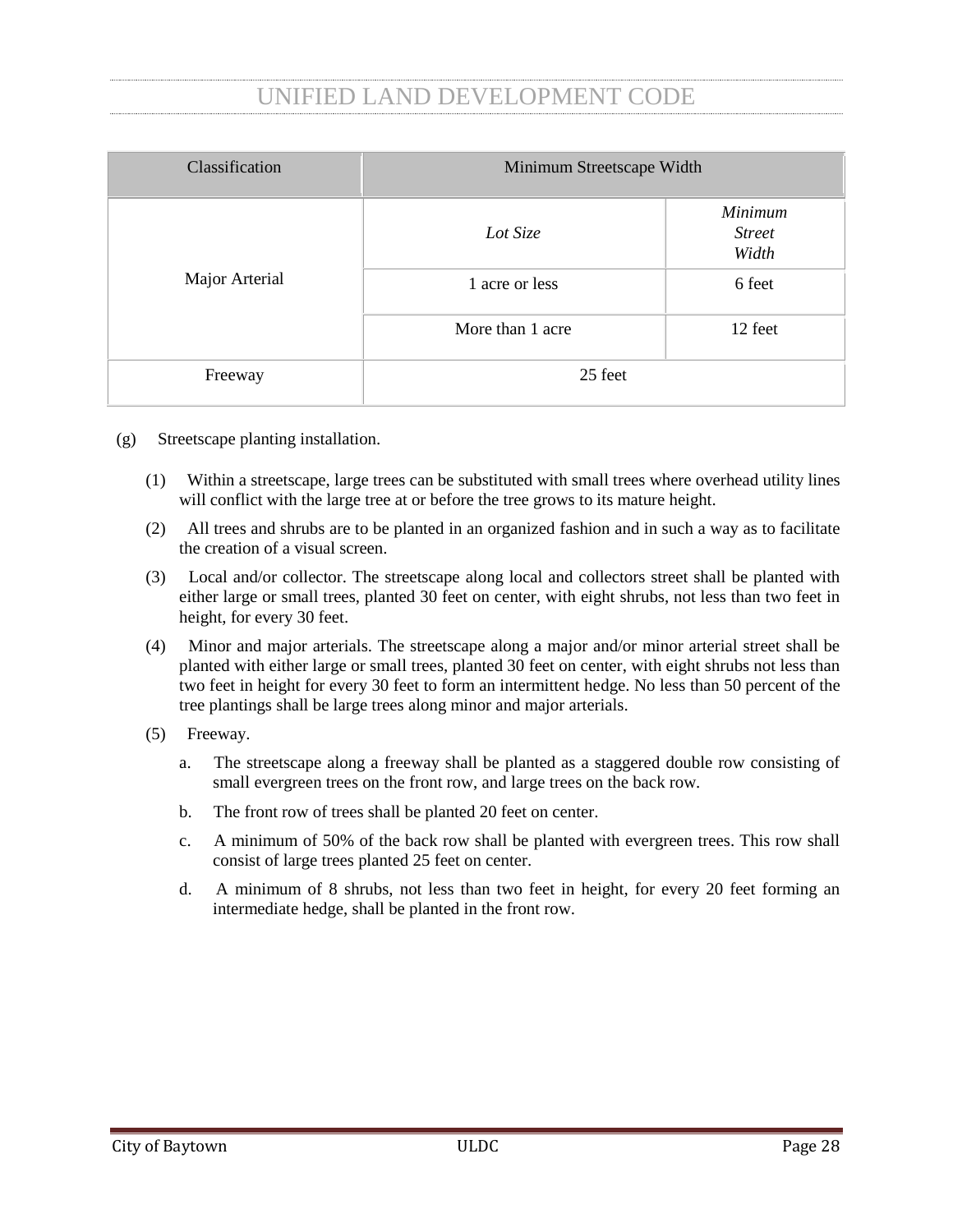- (i) Exceptions. The following shall be exempt from the streetscape requirements set forth in this section:
	- (1) A lot that is permitted to have a lot coverage greater than 91%, or
	- (2) A lot that is:
		- a. 21,780 square feet or less and
		- b. Adjacent to property developed with nonresidential land uses, which adjacent property does not have an existing streetscape.

SEC. 18-1206.5. - VEGETATIVE AND TRANSITION BUFFER ZONES.

- <span id="page-31-0"></span>(a) *Purposes.* The purpose of the vegetative and transition buffer zones required herein is to guard against incompatible uses in adjacent zoning districts by providing a visual screen, a light barrier, a sound barrier and some containment of air movement near the ground level. The provisions of this section shall be construed to accomplish these purposes.
- (b) *Definitions.* The following words, terms and phrases, when used in this section, shall have the meanings ascribed to them in this subsection, except where the context clearly indicates a different meaning:

*HI zoning district* shall mean the HI heavy industrial zoning district established in the Unified Land Development Code.

*LI zoning district* shall mean the LI light industrial zoning district established in the Unified Land Development Code.

*Transition buffer zone* means an area, which extends inward from the property line of a site, provides protection between land uses consisting of ground cover and trees.

*Vegetative buffer zone* has the meaning ascribed to it in the Unified Land Development Code.

- (d) *Exemption.* Where vegetative and transition buffer zones are required, the property shall be exempt from section 18-1206 but must provide interior landscaped open space, as required by section 18- 1205 for parking areas located in the front yard of the development. Side and rear yard parking areas are not required to provide interior landscaped open space.
- (e) *Landscaping requirements.* The landscaping requirements of this subsection are intended to provide a continuous vegetative screening of the district or land use. The following contain the minimum standards; however, additional plantings or other forms of opaque screening may be required to accomplish this purpose.
	- (1) *Vegetative buffer zone.* Vegetative buffer zones shall have a minimum width of 50 feet.
		- a. *LI zoning district.* Vegetative buffer zones in a LI zoning district shall be in accordance with the following and as depicted in Figure 18-2 "Vegetative Buffer Zone Layout":
			- 1. LI zone 1 shall include an area adjacent to the property line, beginning at the property line and extending into the private property for a distance of 25 feet. The owner shall plant and maintain at least the following in LI zone 1: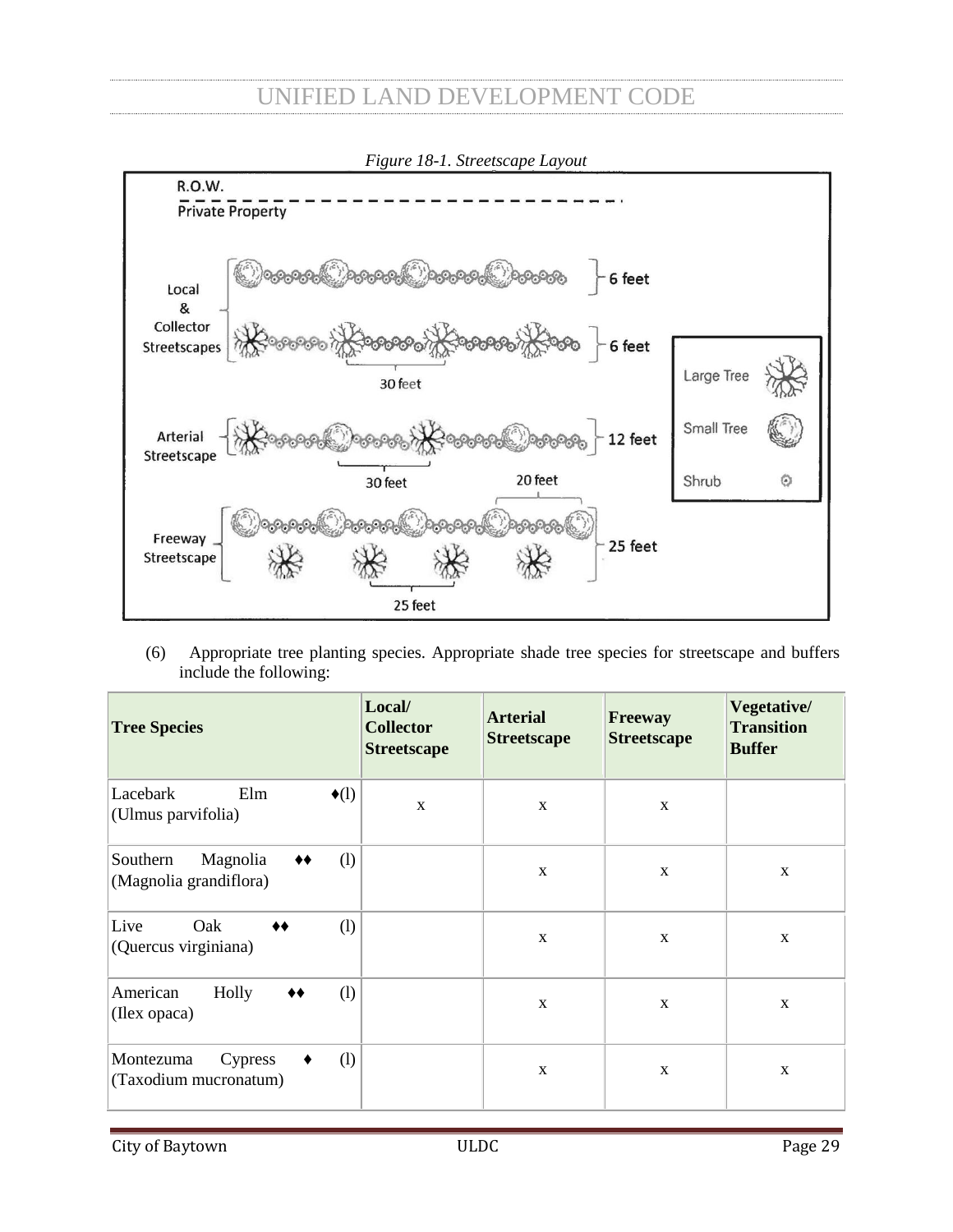- i. A staggered double row consisting of small evergreen trees on the front row, and large trees on the back row.
- ii. The front row of trees shall be planted 20 feet on center.
- iii. A minimum of 50% of the back row shall consist of large evergreen trees.
- iv. The back row shall be planted 25 feet on center.
- v. A minimum of 8 shrubs, not less than two feet in height, for every 20 feet forming an intermediate hedge, shall be planted in the front row along the rightof-way.
- vi. Groundcover extending for 25 feet measured from the outside boundary of the LI zone 1, which groundcover shall be maintained in accordance with article II of chapter 42.
- 2. LI zone 2 shall include an area adjacent to LI zone 1, beginning at the interior boundary of LI zone 1 and extending into the property for a minimum distance of 25 feet. In LI zone 2, the owner shall plant and maintain at least the following:
	- i. A row of large trees planted 15 feet from the inner boundary of LI zone 2.
	- ii. The trees shall be planted 25 feet on center.
	- iii. Such trees shall be offset 12.5 feet from the trees in the back row of LI zone 1.

| <b>VEGETATIVE</b><br><b>BUFFER</b><br><b>ZONE</b> |     | LI ZONING DISTRICT<br>15'                                                                                    |
|---------------------------------------------------|-----|--------------------------------------------------------------------------------------------------------------|
| ZONE <sub>2</sub>                                 | 25' | 25'<br><b>LARGE TREES</b><br>12.5'                                                                           |
| ZONE <sub>1</sub>                                 | 25' | 20'<br>OFFSET<br>25'<br>LARGE TREES/ SMALL<br>TREES/ SHRUBS<br>15'                                           |
|                                                   |     | GRASS THAT'S MAINTAINED<br>PROPERTY LINE<br><b>OUTER BOUNDARY</b><br>VEGETATIVE BUFFER ZONE<br><b>STREET</b> |

*Figure 18-2. Vegetative Buffer Zone Layout* 

- b. *HI zoning district.* Vegetative buffer zones in an HI zoning district shall be in accordance with the following and as depicted in Figure 18-3 "Vegetative Buffer Zone Layout":
	- 1. HI zone 1 shall include an area adjacent to the property line, beginning at the property line and extending into the private property for a distance of 25 feet. The owner shall plant and maintain groundcover extending throughout the entire HI zone 1, which shall be maintained in accordance with article II of chapter 42.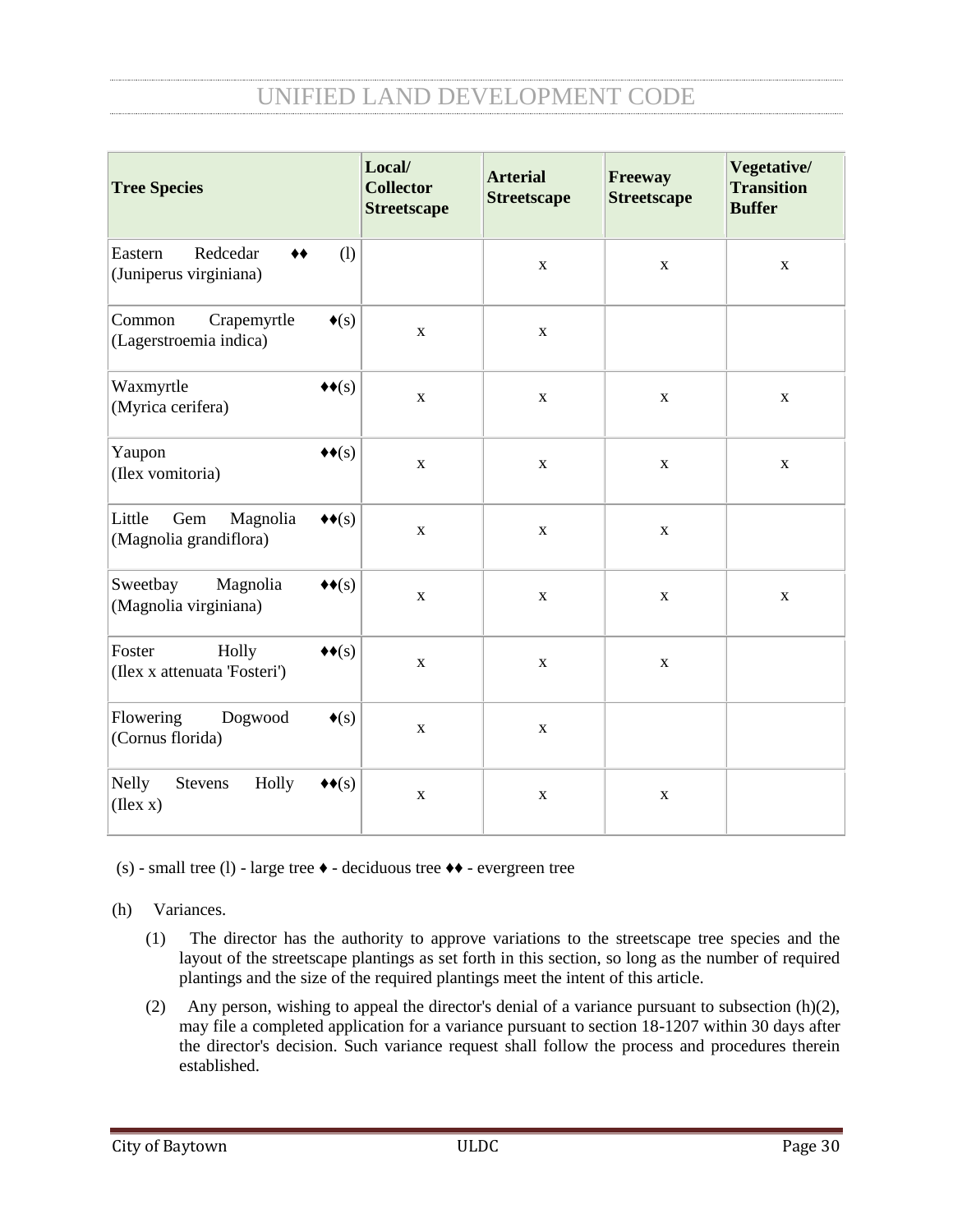- 2. HI zone 2 shall include an area adjacent to HI zone 1, beginning at the interior boundary of HI zone 1 and extending into the property for a minimum distance of 25 feet. The owner shall plant and maintain at least the following in HI zone 2:
	- i. Mixture of small trees and shade trees, which shall be planted every 30 linear feet, 15 feet from the inside boundary of HI zone 1; provided, however, that no more than 50 percent of trees may be small trees; and
	- ii. Eight shrubs for every 30 linear feet evenly spaced.

HI zone 2 shall be maintained so as to allow native trees, shrubs, vines, and other forms of vegetation to grow.

- 3. HI zone 3 shall include an area adjacent to HI zone 2, beginning at the interior boundary of HI zone 2 and extending into the property for a minimum distance of 25 feet. In HI zone 3, the owner shall plant and maintain the following:
	- i. At least one shade tree every 30 linear feet with centers ten feet from the inner boundary of HI zone 2. Such trees shall be offset ten feet from the trees in HI zone 2; and
	- ii. At least one shade tree every 30 linear feet with centers 20 feet from the inner boundary of HI zone 3. Such trees shall be offset ten feet from the trees required in subsection  $(e)(1)(b)(2)(i)$ .

HI zone 3 shall be maintained so as to allow native trees, shrubs, vines, and other forms of vegetation to grow naturally.



*Figure 18-3. Vegetative Buffer Zone Layout*